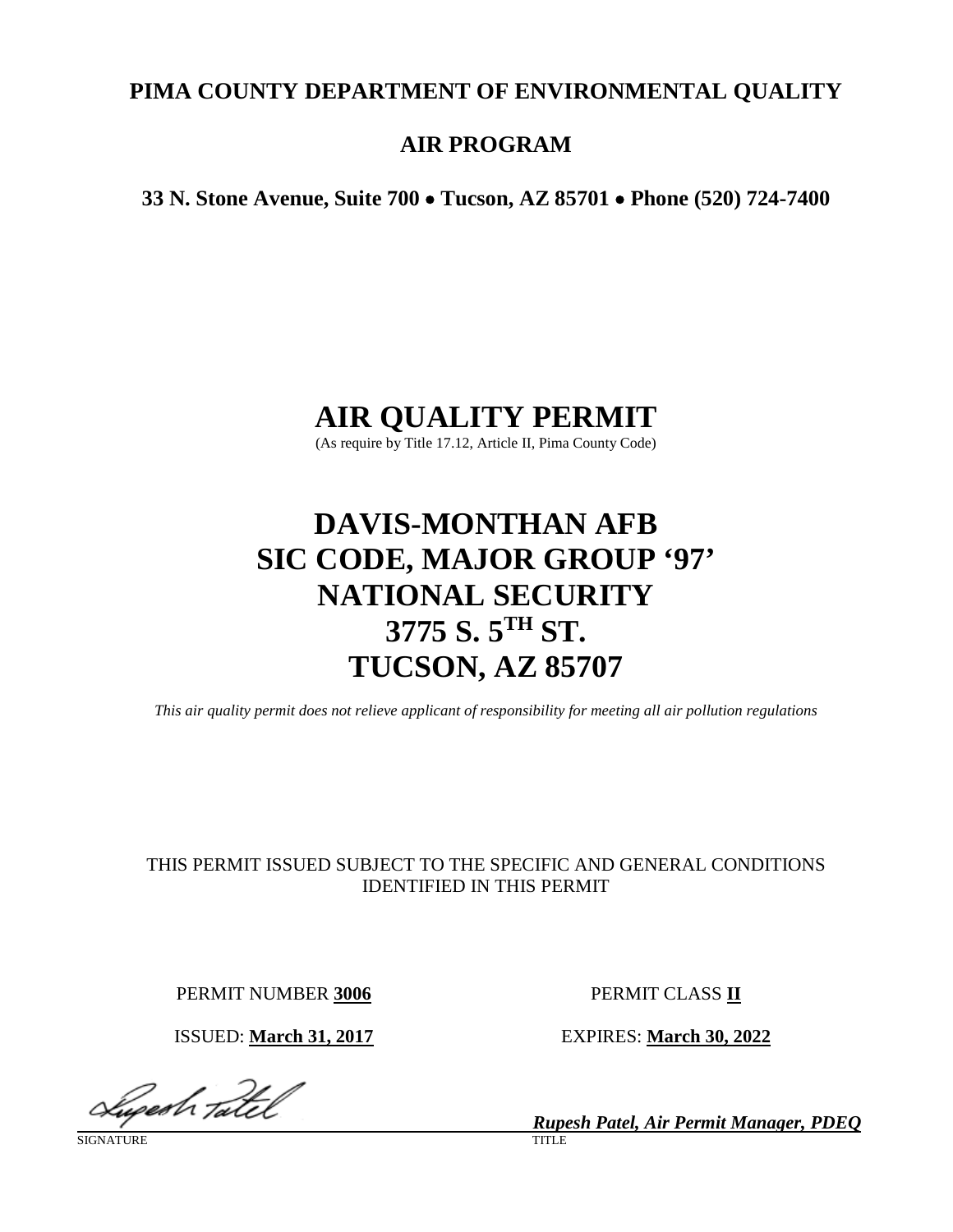# **TABLE OF CONTENTS**

| <b>Permit S</b>            |  |
|----------------------------|--|
| <b>Specific Conditions</b> |  |

# *Section 1 – [General Applicability](#page-3-0)*

| <b>Statutory Authority</b>              |  |
|-----------------------------------------|--|
| <b>Permitted Facility Sources</b>       |  |
| <b>Permit Sections</b>                  |  |
| Applicability of More Than One Standard |  |

# *Section 2 – [Permit-Wide Operations](#page-4-0)*

| <b>Emission Limitations and Standards</b> |  |
|-------------------------------------------|--|
| Monitoring Requirements                   |  |
|                                           |  |
| <b>Reporting Requirements</b>             |  |
| <b>Facility Changes</b>                   |  |
| <b>Testing Requirements</b>               |  |

# *Section 3 – [Fuel Storage and Dispensing Facilities](#page-13-0)*

| $\sim$ $\sim$ $\sim$ $\sim$<br>------ | ---------    |
|---------------------------------------|--------------|
| $\overline{\phantom{a}}$<br>          | ------------ |

# *Section 4 – [Solvent Degreasing/Cleaning Operations](#page-17-0)*

| .           | --- |
|-------------|-----|
| .<br>------ |     |

# *Section 5 – [Specific Applicability](#page-18-0)*

| <u><b>General Conditions</b></u> 21                                                                                |  |
|--------------------------------------------------------------------------------------------------------------------|--|
| Attachment 1: Applicable Regulations (2008) 22 Attachment 1: Applicable Regulations (2008) 32                      |  |
| Attachment 2: Equipment List 1994 (1994) 1994 (1994) 1994 (1994) 1994 (1995) 1994 (1994) 1994 (1995) 1994 (199     |  |
| Attachment 3: List of Insignificant Activities <b>Example 20</b> 26 Attachment 3: List of Insignificant Activities |  |
| Attachment 4: Emissions Discharge Opacity Limiting Standards [ <i>[[[[[[[[[[[[[[[[[[[[[[]]]]]</i> ]                |  |
| <b>Attachment 5: Sample Portable Source Relocation Log</b>                                                         |  |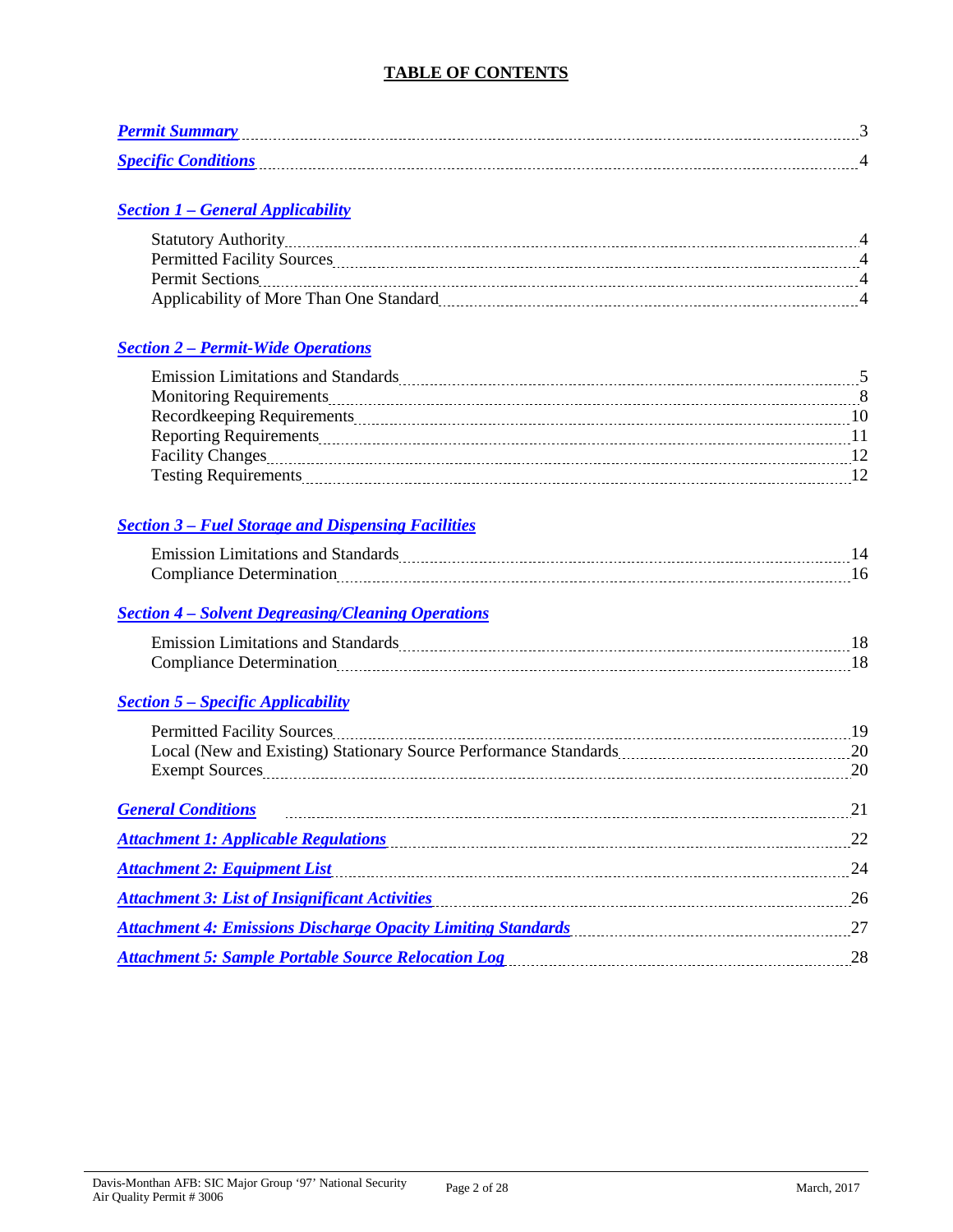# **PERMIT SUMMARY**

#### <span id="page-2-0"></span>*Location Information*

This air permit is issued to an existing source operated by Davis-Monthan Air Force Base (DMAFB), the Permittee. The administrative offices are located at 3755 S. 5<sup>th</sup> Street, Tucson, AZ. The source is located on parcels identified by Pima County Assessor's Parcel #'s: 132-01-001A, 132-02-010, 132-03-010, 132-24-008E, 132-26-010, 132-27- 010, 136-27-(010-030), 140-01-(10-20, 1090, & 1100), 141-02-(040-070).

#### *Source Description*

All pollutant-emitting activities (operations) at DMAFB fall under the following functionally distinct primary Standard Industrial Classification 'SIC' Code groupings which are covered under the following distinct Class II air permits:

| Permit # 3000: DMAFB, Major Group – 42 – Special Warehousing and Storage             |
|--------------------------------------------------------------------------------------|
| Permit # 3001: DMAFB, Major Group – 45 – Transportation by Air                       |
| Permit # 3002: DMAFB, Major Group – 49 – Electric, Gas, and Sanitary Services        |
| Permit # 3004: DMAFB, Major Group – 65 – Real Estate                                 |
| Permit # 3005: DMAFB, Major Group – 80 – Health Services                             |
| Permit # 3006: DMAFB, Major Group – 97 – National Security and International Affairs |

The activities and operations covered by this permit are air emission sources at Davis Monthan AFB resulting from national security and related operations which fall under the following industrial classification:

• SIC Code: Major Group '97' – National Security (NAICS 928120)

Covered activities and operations incudes but is not limited to munitions and security related fuel storage and dispensing and solvent degreasing/cleaning operations.

Note: Restricted Visibility Training for helicopter pilots is an occasional operation at DMAFB that falls under this SIC Code Major Group. DMAFB has affirmed in the application that the base will minimize dust emissions from leaving base property lines when conducting Restricted Visibility Training exercises.

### *Air Permit Information*

This is the first renewal of the existing 5-year air quality permit. This permit incorporates voluntarily proposed emission limitations to keep HAP(s) below major source thresholds.

The following table summarizes the potential to emit of the source with limitations. These emission values are a taken from the information contained in the renewal application and from standard emission factors in AP-42 Chapters  $4 \& 5$ . The emission values are for information purposes only and are not intended to be enforceable limits.

| Controlled Permit-Wide Potential Emissions of Pollutants <sup>1</sup> (tons/yr) |           |      |            |      |      |                 |            |                          |              |               |
|---------------------------------------------------------------------------------|-----------|------|------------|------|------|-----------------|------------|--------------------------|--------------|---------------|
| <b>NSPS</b><br><b>Conventional or Criteria Air Pollutant</b><br><b>HAPs</b>     |           |      |            |      |      |                 |            |                          |              |               |
| $PM_{2.5}$                                                                      | $PM_{10}$ | PM   | <b>NOx</b> | VOC  | CO   | SO <sub>2</sub> | Lead       | N/A                      | <b>Total</b> | <b>Single</b> |
| 0.00                                                                            | 0.00      | 0.00 | 0.00       | 3.32 | 0.00 | 0.00            | Negligible | $\overline{\phantom{a}}$ | < 1.5        | < 0.05        |

<sup>1</sup> PTE is calculated on voluntary limitations on gasoline throughput for storage and dispensing facilities and estimated annual evaporation losses from solvent degreasing units.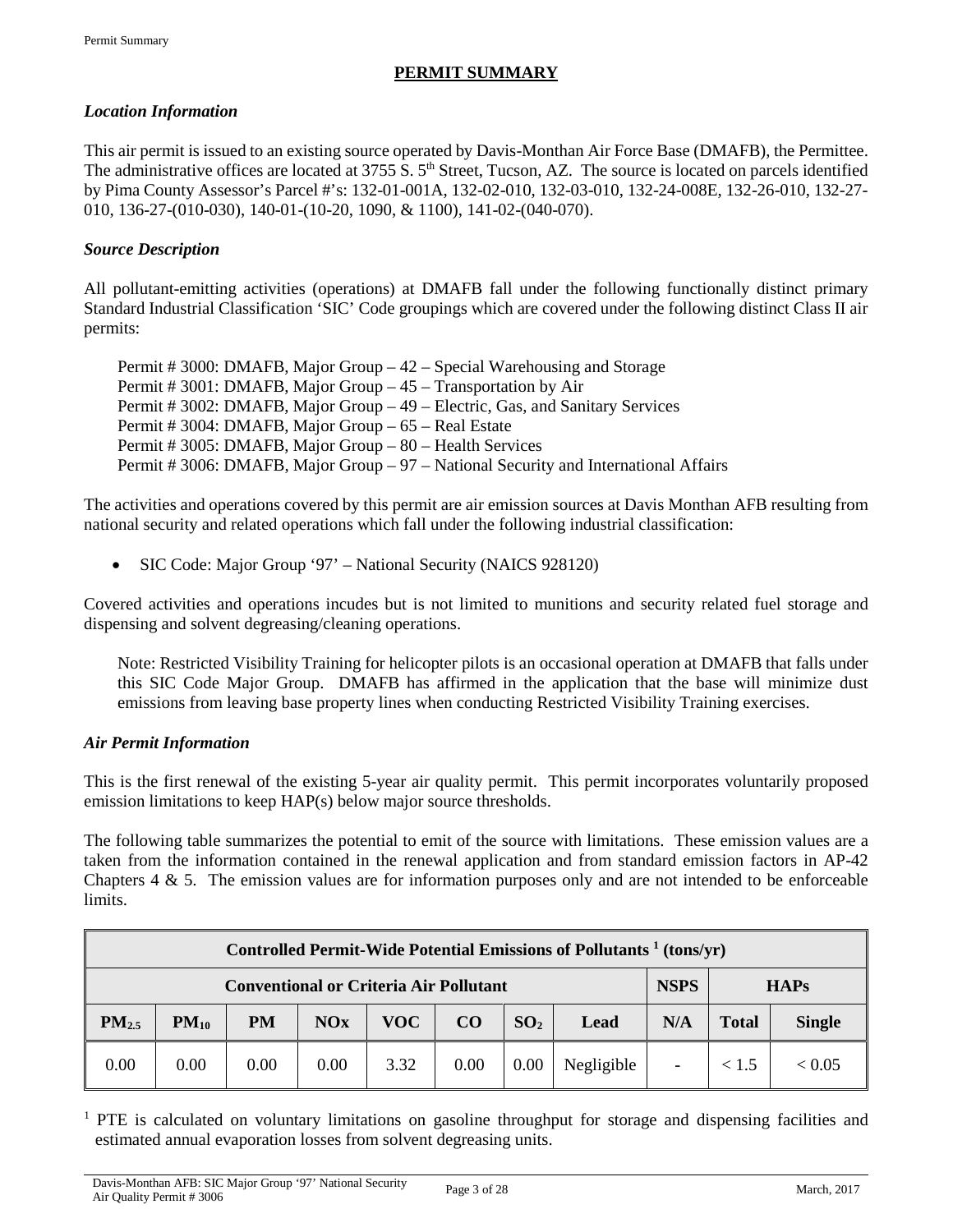#### **SPECIFIC CONDITIONS**

[References are to Title 17 of the Pima County Code [PCC] unless otherwise noted]

#### *SECTION 1: GENERAL APPLICABILITY*

#### <span id="page-3-0"></span>1. *Statutory Authority*

Emissions from this permit, specifically the emissions from the equipment described in Attachment 2 of this permit, fall under primary SIC Code, Major Grouping '97', and are subject to enforceable limitations as provided in the Specific Conditions contained in this permit. This air permit is issued pursuant to (ARS) §49- 480 and authorizes the construction and operation of the equipment enumerated in the "Equipment List" in Attachment 2. This authorization is based on the regulations in effect on the date of issuance of this permit, and a finding that the allowable emissions from this permit, and all other installations that fall under functionally distinct primary SIC code groupings, more fully described in the applications for permits under SIC Codes, Major Groups, 42, 45, 49, 65, 80, and 97, do not constitute a "major source" within the meaning of PCC 17.04.340.A.128. Notwithstanding the above findings, the issuance of this air quality permit shall not relieve the Permittee from compliance with all local, county, state and federal laws, statutes, and codes. [PCC 17.12.010.B & D, PCC 17.12.165 and ARS §49-480]

#### 2. *Permit Classification*

Class II; Synthetic Minor Source; Stationary: The permitted facility sources constitute a stationary synthetic minor source of HAP based on voluntary limitations and operating restrictions contained in this permit and when considering emissions from sources aggregated under the same primary SIC Code grouping (Major Group 97 – National Security).

3. *Permitted Facility Sources*

The Specific Conditions contained in this permit apply to the equipment listed in Attachment 2 and the following source categories, affected facilities, equipment, emission sources, installations, activities and operations at the facility. Section 6 of this permit contains conditions relating the specific applicability to the permitted facility sources.

- a. Fuel storage and dispensing facilities
- b. Solvent degreasing/cleaning operations
- c. Miscellaneous Chemical/Materials Use

#### 4. *Permit Sections*

The Specific Conditions have been organized into the following permit sections:

- Section 1 General Applicability (This Section)
- Section 2 Permit-Wide Operations
- Section 3 Fuel Storage and Dispensing Facilities
- Section 4 Solvent Degreasing/Cleaning Operations
- Section 5 Specific Applicability
- 5. *Applicability of more than one standard*

If more than one emission limit or emission standard in this permit is applicable to the same source, the more stringent standard or emission limit shall apply. [PCC 17.16.010.B]

#### **[Locally Enforceable Condition]**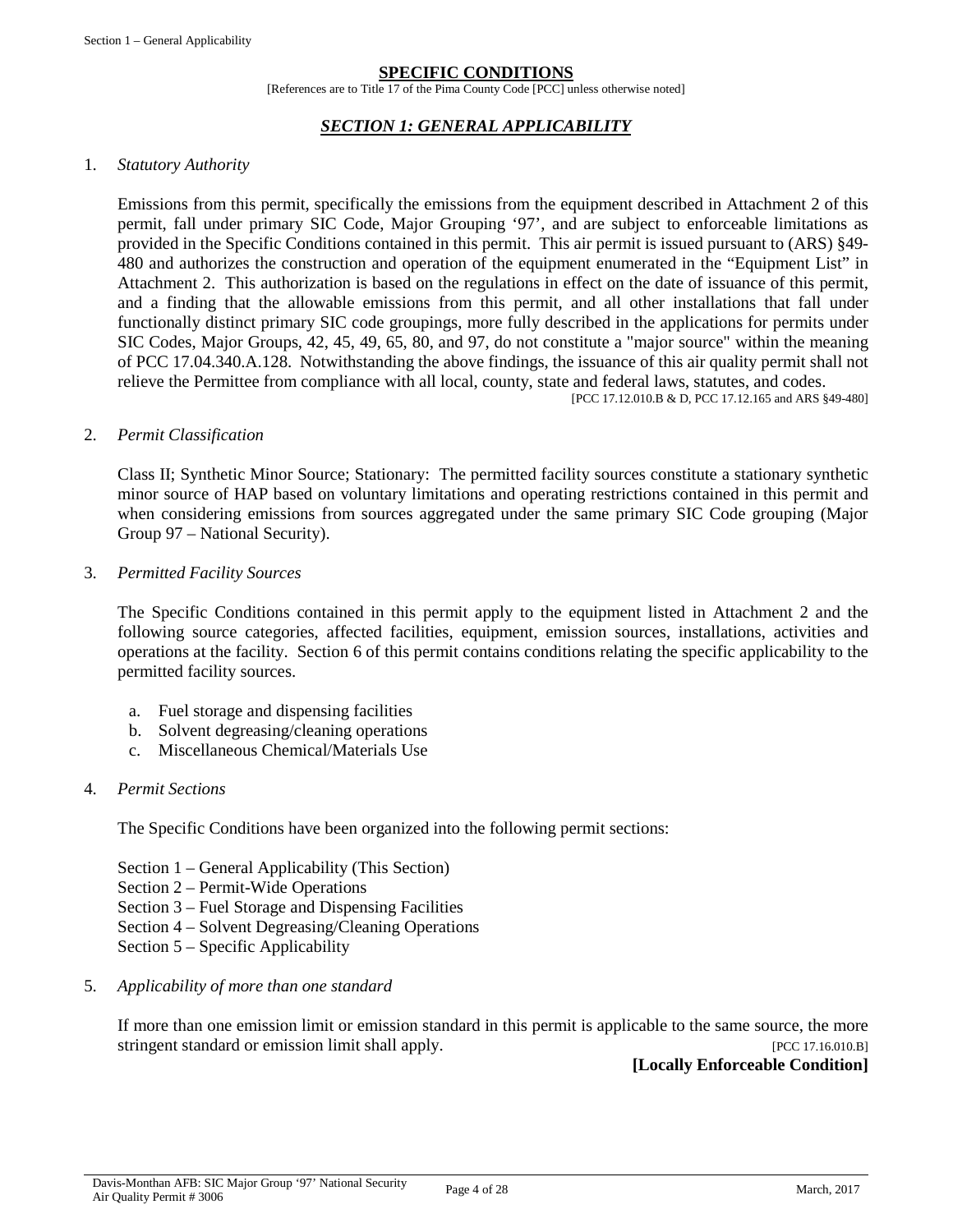#### *SECTION 2: PERMIT-WIDE OPERATIONS*

<span id="page-4-0"></span>In accordance with condition 36.a, the provisions in this Section apply to permit-wide operations and all sources of air contaminants. All provisions in this Section are locally enforceable unless otherwise noted.

[PCC 17.16.010.B]

#### **Emission Limitations and Standards** [PCC 17.12.185.A.2]

6. *Voluntary Emission Limitations* [PCC 17.12.190.B & PCC 17.12.350.A.3.a]

The Permittee shall comply with the operating limitations in Section 3 of this permit and the following voluntary emission limitations in order to avoid federal or other applicable requirements:

#### **[Federally Enforceable and Material Permit Conditions]**

- a. The Permittee shall not allow the emission rate of combined Hazardous Air Pollutants (HAPs) from sources and operations covered under this permit to exceed 1.5 tons per year as measured on a 12 month rolling total basis.
- b. The Permittee shall not allow the base-wide emission rate of combined Hazardous Air Pollutants (HAPs) to exceed 22.5 tons per year as measured on a 12 month rolling total basis.
- c. The Permittee shall not allow the base-wide emission rate of any single Hazardous Air Pollutant (HAP) to exceed 9 tons per year as measured on a 12 month rolling total basis.
- 7. *General Control Standards*
	- a. The Permittee shall not cause or permit the planning, construction, installation, erection, modification, use or operation of an emission source which will cause or contribute to a violation of a performance standard in Title 17 of the Pima County Code. [PCC 17.12.020 & PCC 17.16.020.A]
	- b. The Permittee is prohibited from firing high sulfur oil in any stationary or portable source without submitting a revision, as provided in condition 25, demonstrating to the satisfaction of the Control Officer, both that sufficient quantities of low sulfur oil are not available for use by the Permittee, and that the Permittee has adequate facilities and contingency plans to ensure that the sulfur dioxide ambient air quality standards will not be violated. For purposes of this paragraph "high sulfur oil" means oil containing 0.90 percent or more by weight of sulfur. Notwithstanding the prohibition to use high sulfur oil, the Specific Conditions contained in this permit may prescribe lower fuel sulfur content limits for specific stationary or portable sources. [PCC 17.12.185.A.2]

#### **[Material Permit Condition]**

- c. Where a stack, vent or other outlet is at such a level that fumes, gas mist, odor, smoke, vapor or any combination thereof constituting air pollution are discharged to adjoining property, the Control Officer may require the installation of abatement equipment or the alteration of such stack, vent or other outlet by the owner or operator thereof to a degree that will adequately reduce or eliminate the discharge of air pollution to adjoining property. [PCC 17.16.020.B]
- 8. *Materials Handling Standards*
	- a. The Permittee shall not transport or store VOC's without taking necessary and feasible measures to control evaporation, leakage, or other discharge into the atmosphere. [PCC 17.16.400.A]
	- b. Petroleum liquid storage tanks shall be equipped with a submerged filling device or acceptable equivalent for the control of hydrocarbon emissions. [PCC 17.16.230.C]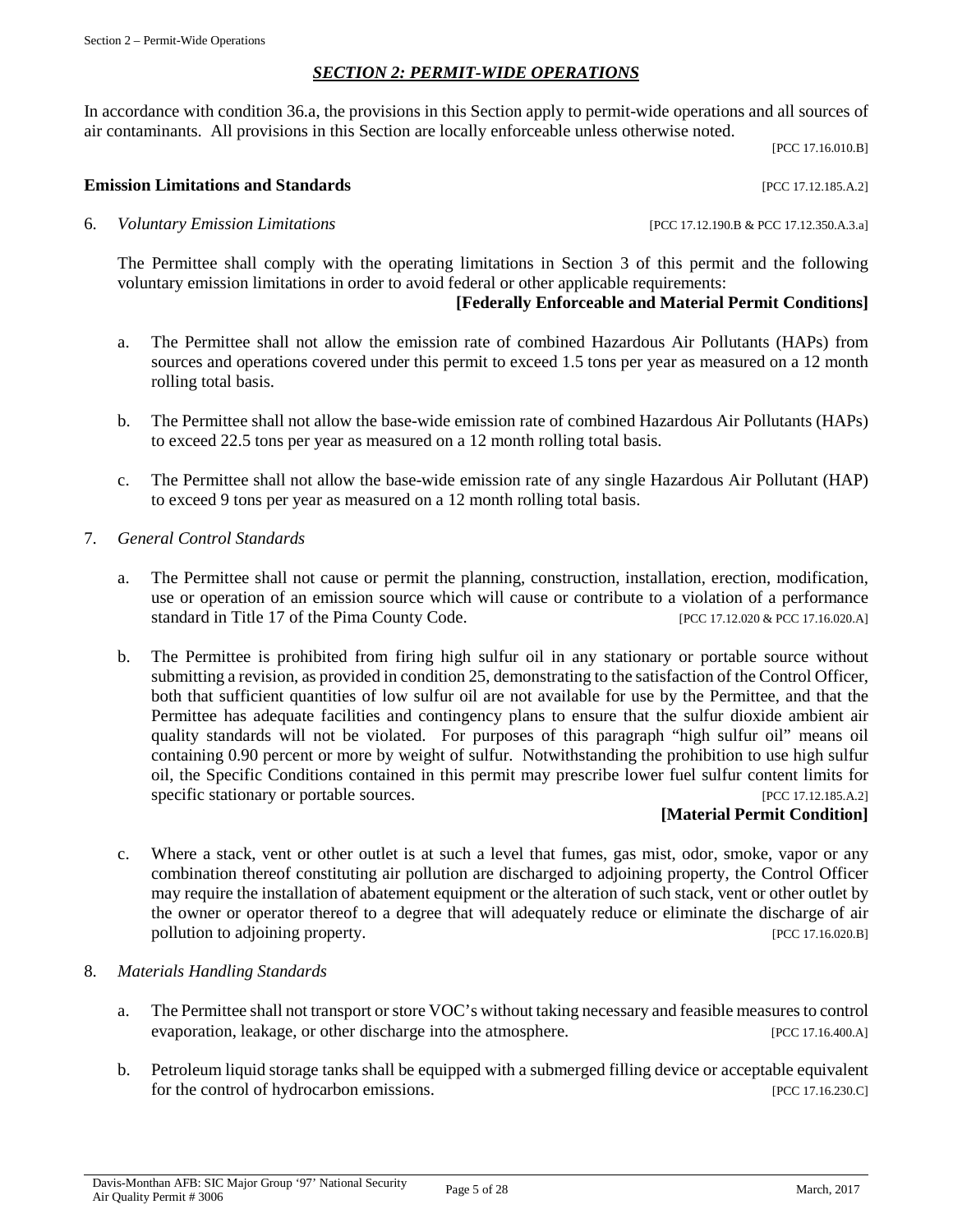- c. All pumps and compressors which handle volatile organic compounds shall be equipped with mechanical seals or other equipment of equal efficiency to prevent the release of organic contaminants into the atmosphere. [PCC 17.16.230.D]
- d. Materials including solvents or other volatile compounds, paints, acids, alkalies, pesticides, fertilizers and manure shall be processed, stored, used and transported in such a manner and by such means that they will not evaporate, leak, escape or be otherwise discharged into the ambient air so as to cause or contribute to air pollution. Where means are available to reduce effectively the contribution to air pollution from evaporation, leakage or discharge, the installation and use of such control methods, devices, or equipment shall be mandatory. [PCC 17.16.430.F]

#### *9. Odor Limiting Standard*

The Permittee shall not emit gaseous or odorous materials from equipment, operations or premises under his control in such quantities or concentrations as to cause air pollution. Emissions from malodorous matter shall not cross a property line without minimizing the emissions by applying modern practices. Malodorous matter shall include but not be limited to solvents, paints, acids, alkalies, pesticides, fertilizer and manure.

[PCC 17.16.430.F & PCC 17.16.030]

10. *Opacity Limit Departive Limit PCC 17.16.040, PCC 17.16.050.B, & PCC 17.16.130.B.1]* 

Except as otherwise specified in the Specific Conditions of this permit and the Table in Attachment 4, the opacity of all plumes and effluents from all point, non-point, or fugitive emission sources shall not exceed 20% as determined by EPA Reference Method 9, Appendix A, 40 CFR Part 60.

#### **[Federally Enforceable When Opacity Is Above 40%]**

- a. Opacities (optical densities), as measured in accordance with Method 9, of an effluent shall be measured by a certified visible emissions evaluator with his natural eyes, approximately following the procedures which were used during his certification, or by an approved and precisely calibrated in-stack monitoring **instrument.** [PCC 17.16.040.A.1]
- b. A violation of an opacity standard shall be determined by measuring and recording a set of consecutive, instantaneous opacities, and calculating the arithmetic average of the measurements within the set unless otherwise noted in this permit. The measurements shall be made at approximately fifteen-second intervals for a period of at least six minutes, and the number of required measurements shall be as specified in Attachment 4. Sets need not be consecutive in time, and in no case shall two sets overlap. If the average opacity of the set of instantaneous measurements exceeds the maximum allowed by any rule, this shall constitute a violation. [PCC 17.16.040.A.2]
- c. The use of air or other gaseous diluents solely for the purpose of achieving compliance with an opacity standard is prohibited. [PCC 17.16.040.A.3]
- d. When the presence of uncombined water is the only reason for failure of a source to otherwise meet the requirements as specified in conditions 10 and 11, conditions 10 and 11 shall not apply.

[PCC 17.16.040.B]

#### 11. *Visibility Limiting Standard* [PCC 17.16.050]

a. The Permittee shall not cause, suffer, allow or permit operations or activities likely to result in excessive amounts of airborne dust without taking reasonable precautions to prevent excessive amounts of particulate matter from becoming airborne.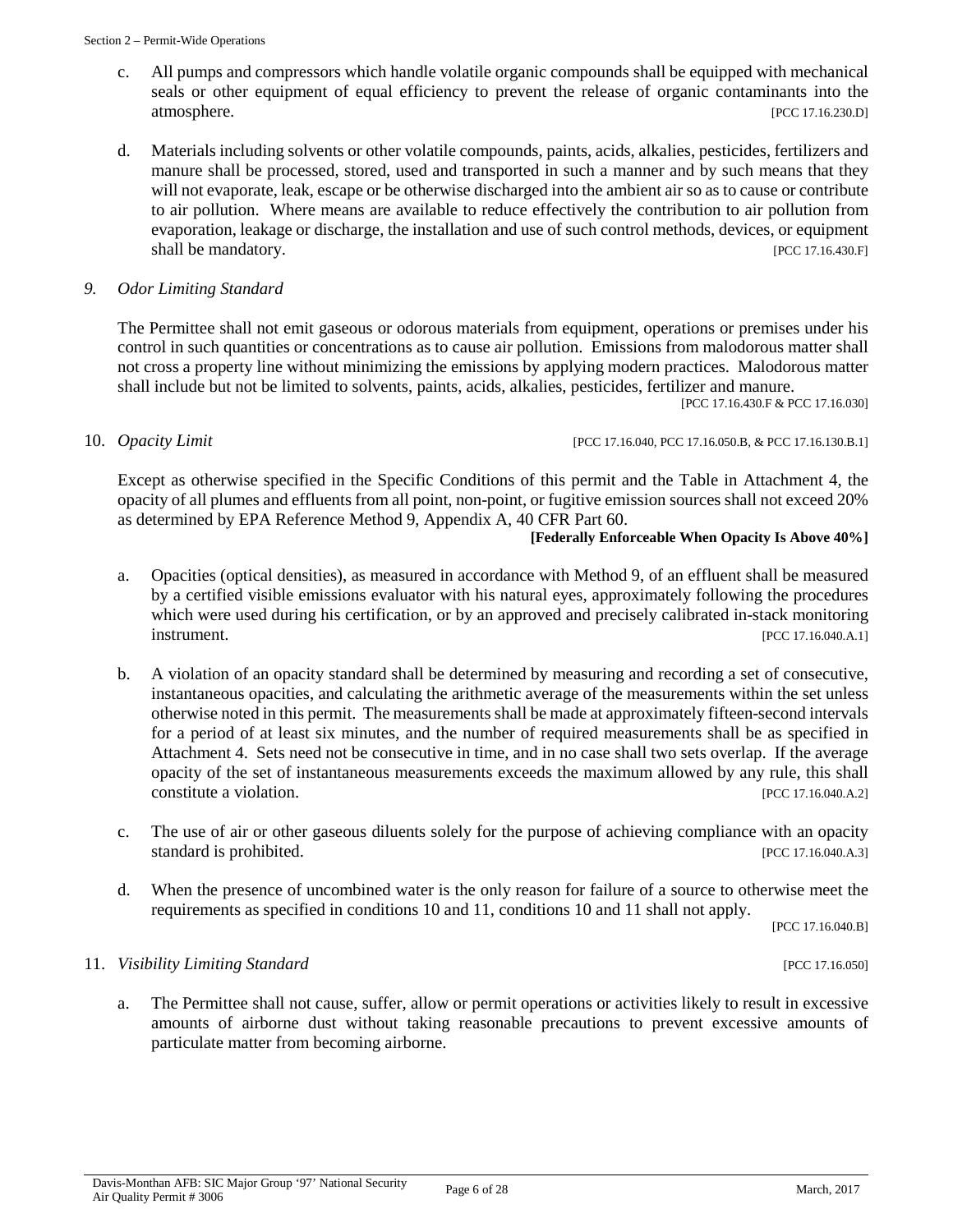- b. The Permittee shall not cause, suffer, allow, or permit diffusion of visible emissions, including fugitive dust, beyond the property boundary line within which the emissions become airborne, without taking reasonably necessary and feasible precautions to control generation of airborne particulate matter. Sources may be required to cease temporarily the activity or operation which is causing or contributing to the emissions until reasonably necessary and feasible precautions are taken.
	- i. Condition 11.b shall not apply when wind speeds exceed twenty-five (25) miles per hour (using the Beaufort Scale of Wind-Speed Equivalents, or as recorded by the National Weather Service). This exception does not apply if control measures have not been taken or were not commensurate with the size or scope of the emission source.
	- ii. Condition 11.b shall not apply to the generation of airborne particulate matter from undisturbed land.

### 12. *Disposition of Portable Sources*

For the purpose of this subsection, "*portable source*" means any building, structure, facility, or installation that emits or may emit any air pollutant and is capable of being operated at more than one location. *"Major source threshold"* means the lowest applicable emission rate for a pollutant that would cause the source to be major at the particular time and location under PCC 17.04.340.128. [PCC 17.04.340.A. (127, 128, 129, 174)]

a. Portable sources, including transportable non-road engines, that <u>do not require a permit</u> pursuant to Title 17 of the PCC, that have a potential to emit (PTE) in excess of the levels deemed by the Control Officer to be insignificant activities due to their size or production rate, may be required to demonstrate when the portable equipment was moved or relocated from a storage area to a location on the property to establish that the source is not subject to regulation as a stationary source. For the purpose of this condition, portable sources that can be moved by hand or have a combined potential to emit, without controls, less than 10% of the major source threshold shall be deemed to be insignificant activities.

[PCC 17.04.340.A.(114.j & 129), PCC 17.12.140.B.3.a, & PCC 17.12.240.C.2]

b*.* The Permittee shall not allow the combined potential to emit (PTE) of the sources covered by this permit and co-located portable sources subject to condition 12.b.i as stated below, to exceed the major source threshold (12 months), without first applying for a permit revision as provided in condition 25.

[PCC 17.12.260.B.7]

i. The Permittee shall consider the emission rate of co-located portable sources that require a permit, pursuant to Title 17 of the PCC, in the emission limitations established by this permit, if the portable source is located onsite and meets either of the following conditions:

[PCC 17.04.340.A (41), PCC 17.12.100, PCC 17.12.300.C & E]

- (a) The portable source is considered a pollutant emitting activity belonging to the same industrial grouping as sources covered by this permit, is located on one or more contiguous or adjacent properties, and is under the control of the same person, or under the common control of the same person. For the purpose of this provision, pollutant-emitting activities shall be considered as part of the same industrial grouping if they belong to the same major group which has the same two-digit code, as described in the Standard Industrial Classification (SIC) Manual, 1972, as amended by the 1987 supplement; or
- (b) The portable source is located on one or more contiguous or adjacent properties owned and operated by the Permittee, and while classified under a different major group which has a different two digit SIC code, may be considered an aggregated support facility belonging to the same industrial grouping and under common control through a support/dependency relationship, wherein the portable source supports, or is supported by the Permittee with more than 50% of the raw materials or product.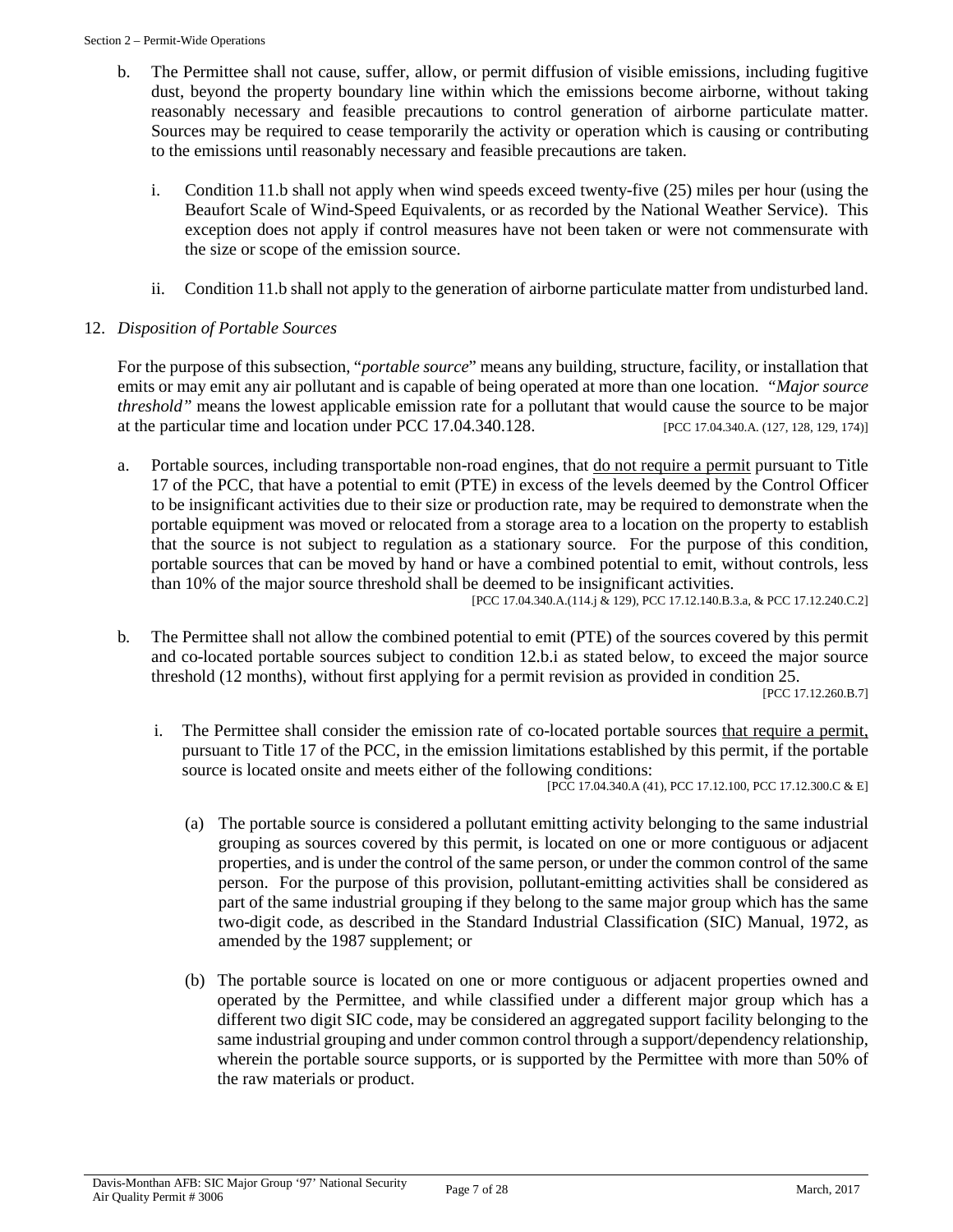#### 13. *Asbestos Requirements for Demolition and Renovation Activities*

The Permittee shall not allow or commence demolition or renovation of any NESHAP facility, as defined in 40 CFR Part 61, Subpart M, National Emission Standards for Hazardous Air Pollutants – Asbestos, without first obtaining an activity permit from the Control Officer. Should this stationary source, pursuant to 40 CFR Part 61, Subpart M, become subject to asbestos regulations when conducting any renovation or demolition at this premises, then the Permittee or operator shall submit proper notification as described in 40 CFR Part 61, Subpart M and shall comply with all other applicable requirements of Subpart M. The Permittee shall keep a record of all relevant paperwork on file. [PCC 17.12.475 & 40 CFR 61, Subpart M]

#### **Monitoring Requirements Exercíal Exercíal Exercíal Exercíal Exercíal Exercíal Exercíal Exercíal Exercíal Exercíal Exercíal Exercíal Exercíal Exercíal Exercíal Exercíal Exercíal Exercíal Exercíal Exercíal Exercíal Exercí**

#### 14. *Visible Emissions (VE)*

a. If at any time, or while conducting an opacity check required by the Specific Conditions in this permit, the Permittee sees any plume or effluent from a facility source, that on an instantaneous basis, appears to exceed the opacity limit, or if visible emissions including fugitive dust, diffuse beyond the property boundary line, the Permittee shall investigate the source of the emissions and if required take corrective action. If the plume persists, or the activity or operation which is causing or contributing to the emissions cannot be corrected or halted, the Permittee shall make a visual determination of the opacity in accordance with condition 10 when practicable. If the VE determination exceeds the applicable opacity limit, or if visible emissions, including fugitive dust, diffuse beyond the property boundary line, the Permittee shall report this as an excess emission in accordance condition 21. [PCC 17.16.040, PCC 17.16.50.B]

#### *b. Restricted Visibility Training for Helicopter Pilots*

The Permittee is authorized to conduct restricted visibility training for helicopter pilots provided the Permittee takes measures to minimize dust emissions from diffusing across the property boundary lines. The Permittee shall notify the Control Officer before conducting the training exercises on each day that training exercises are conducted. Notification shall be in the form of a written notice sent to the Control Officer at the following E-mail address: [Air.Notices@pima.gov.](mailto:Air.Notices@pima.gov) Each year the Permittee shall submit an annual summary of the training exercises conducted as provided in condition 21.d.

[PCC 17.12.470 & PCC 17.16.060]

#### 15. *Portable Sources*

- a. The Permittee shall keep complete records of the materials used as fuel in any portable sources that are not fueled by natural gas or propane. [PCC 17.16.010.C]
- b. The Permittee shall keep complete records, as needed, to demonstrate that portable sources that do not require a permit, as provided in condition 12.a, are not subject to regulation as a stationary source. The Permittee may use the sample portable source relocation log in Attachment 5 of this permit to demonstrate the portable source's status.
- c. The Permittee shall keep complete records, as needed, demonstrating that the combined emissions rate of co-located portable sources that require a permit as provided in condition 12.b and sources covered by this permit do not exceed the major source threshold or the voluntary HAP emission limitations in condition 6.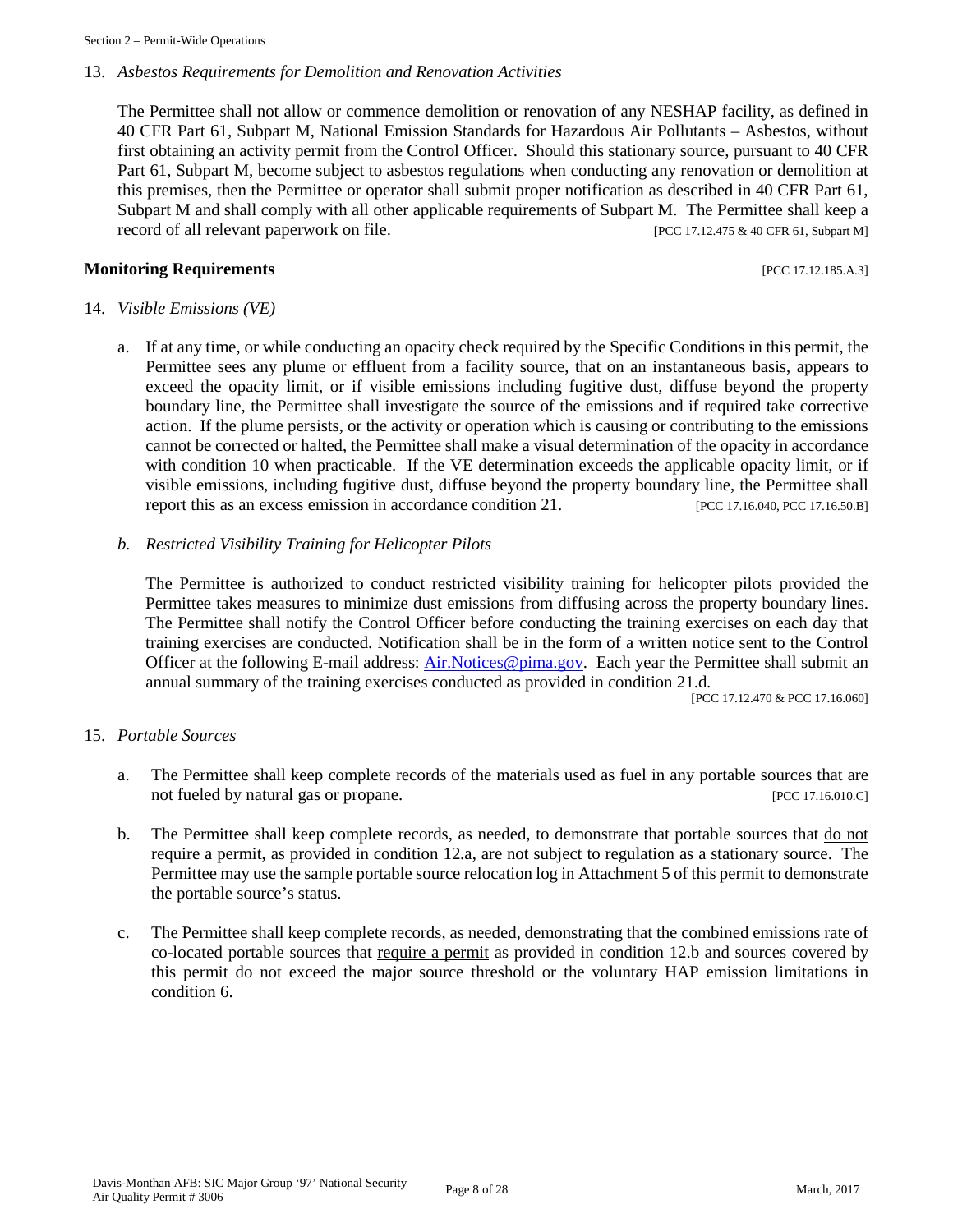#### 16. *Miscellaneous Chemical/Materials Use*

For the purpose of these conditions a HAP-containing chemical/material shall be any material that contains any individual HAP that is an Occupational Safety and Health Administration (OSHA) defined carcinogen as specified in 29 CFR 1910.1200(d)(4) at a concentration greater than 0.1 percent by mass, or greater than 1.0 percent by mass for any other individual HAP compound. For the purpose of determining whether materials the Permittee uses contain HAP compounds, the Permittee may rely on formulation data provided by the manufacturer or supplier, such as the material safety data sheet (MSDS), as long as it represents each HAP compound in the material that is present at 0.1 percent by mass or more for OSHA defined carcinogens as specified in 29 CFR 1910.1200(d) $\vec{q}$ ) and at 1.0 percent by mass or more for other target HAP compounds. If the HAP content for a material is specified as a range of concentrations in the MSDS, the highest concentration specified in the range shall be used to determine the HAP content of that material.

- a. In accordance with condition 6, the Permittee shall maintain an Air Program Information Management System (APIMS) to ensure tracking and reporting of the types and quantities of HAP-containing materials issued or used in operations covered by this permit (SIC Code, Major Group 97). The HAP containing materials shall include but not be limited to surface coatings and diluents, wash solvents, degreasing agents, de-icing agents, light lubricants, adhesives, sealants, and other-non-janitorial soaps and cleaners.
- b. The Permittee shall use APIMS to prepare a monthly issues report (MIR) that inventories and totals the mass of HAP emitted from HAP-containing materials issued or used in operations covered by this permit. The following shall be assumed required in generating the MIR report:
	- i. The MIR shall contain the monthly use or issuance of each material including the unit basis used in determining the monthly summaries of the combined mass of HAPs emitted and the monthly summaries of individual HAP species emitted.
	- ii. The Permittee may choose to track HAP emissions on an "issues" basis or on an "as used" basis. The MIR shall clearly state if the log is an "as used" or an "issue" log, and identify the material with the associated operation, whenever possible, as either surface coating operations, solvent degreasing operations, or miscellaneous chemical/materials, as applicable. If the associated operation is otherwise unknown, the HAP emissions shall be included in the miscellaneous chemical/materials operation log.
	- iii. In operations where the Permittee chooses to track HAP emissions on an "issues" basis rather than on an "as used" basis, an "issue" shall be deemed to have occurred when possession of a material which has been purchased for use at the facility is transferred to the requestor. The Permittee shall not be allowed to change the method of logging once established. That is, an "issue log" shall not be allowed to be changed to an "as used" type of log, or vice versa, once the log has been implemented for a particular operation.
	- iv. All products shall be assumed to be used during the calendar month they are issued or used for enclosed surface coating operations, solvent degreasing operations, and miscellaneous chemical/materials issues (including architectural coatings).
	- v. All products issued or used shall be assumed to emit all of its volatile HAP when used.
	- vi. Spray applied architectural coatings issued or used shall be assumed to emit all of their non-volatile HAP.
	- vii. Every material or product that is used or issued shall be analyzed for its HAP content and recorded in a file that is readily available for expeditious review by the Control Officer. Each record shall be indexed to the materials listed in the MIR and contain the following information:
		- (a) The HAP content (in weight percent) for each individual HAP specie; and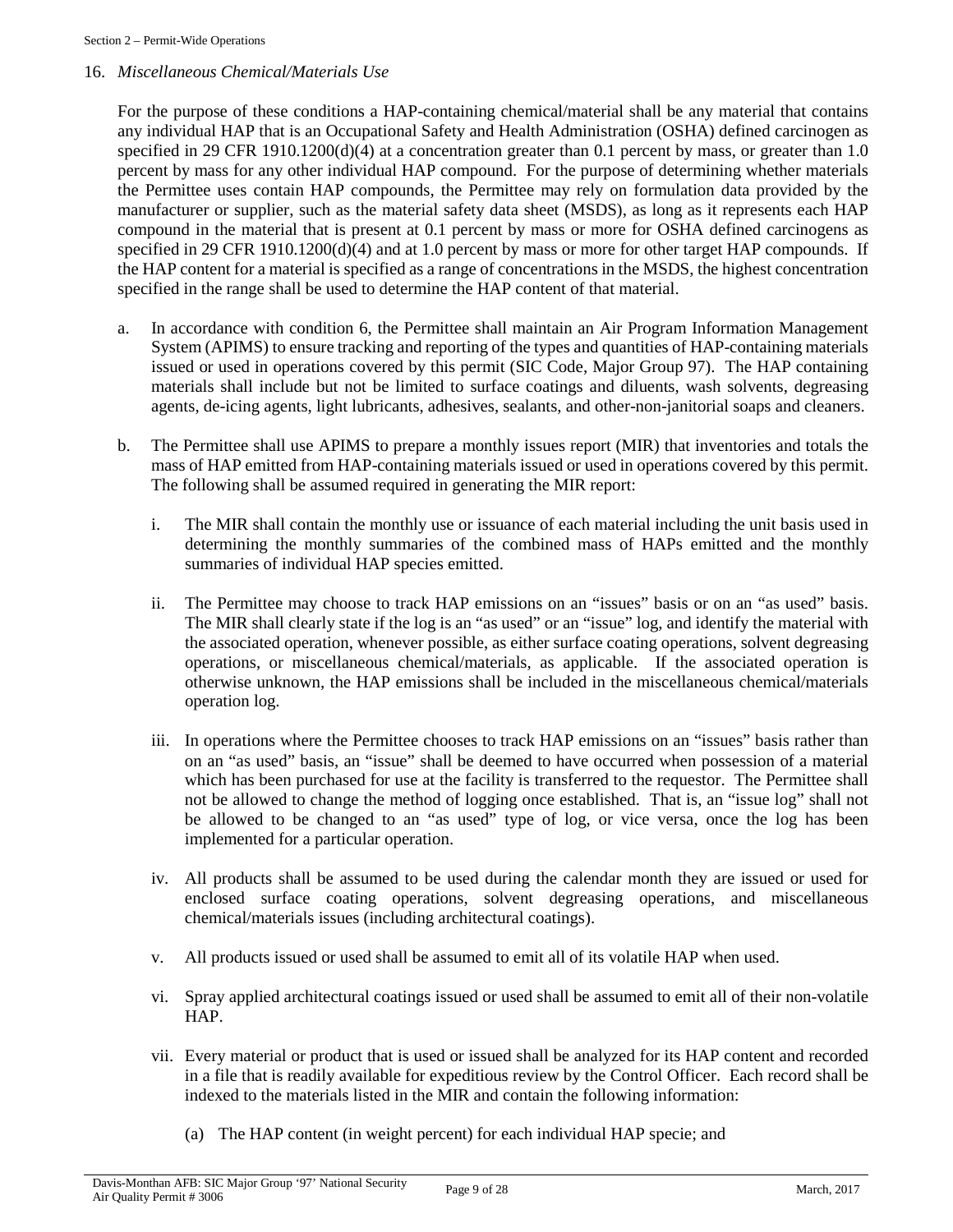- (b) The total combined HAPs content (in weight percent); and
- (c) The unit basis, weight or volume, and density or specific gravity (as applicable).

#### 17. *Permit-Wide Standards*

Except as provided in conditions 14, 15, 16, and 27 of this Section or as otherwise contained in the Specific Conditions of this permit, additional monitoring for compliance with the permit-wide standards in conditions 6 through 13 shall not be necessary. The Control Officer may ask the Permittee to conduct additional monitoring if the Control Officer has reasonable cause to believe a violation of the permit-wide standards has been committed.

#### **Recordkeeping Requirements** [PCC 17.12.185.A.4]

#### 18. *Monitoring Records* [PCC 17.12.184.A.4.a]

The Permittee shall maintain records of required monitoring information. Records shall include at a minimum:

- a. The date, time, and the place defined in the permit requiring the measurement, sampling, inspection, or observation;
- b. The name of the person conducting the measurement, sampling, inspection or observation;
- c. The particular piece of equipment, process, or area being measured, sampled, inspected or observed including a description of the operating conditions and monitoring techniques or methods used as applicable; and,
- d. The results of the measurement, sampling, inspection or observation, including any discrepancy or excess emissions. If there are any monitoring discrepancies or excess emissions, the record shall include the corrective action taken.

#### 19. *Record Retention* [PCC 17.12.185.4.b]

The Permittee shall retain records of all required monitoring and support information for at least 5 years from the date of the monitoring sample, measurement, report, or application. Support information includes all calibration and maintenance records, and copies of all reports required by the permit.

20. *Recordkeeping for Compliance Determination* [A.R.S.§49-485, PCC 17.12.080, & PCC 17.24.020.A]

The Permittee shall retain a copy of the permit onsite including all required monitoring records and support information for review by the Control Officer. In addition, all equipment identified in the permit equipment list shall be marked with a unique, clearly visible, and accessible ID to identify the piece of equipment. The Permittee shall be considered in compliance by demonstrating that sufficient information on the equipment and facility operations is periodically collected, recorded, and maintained to assure that the compliance status of any Specific Condition of this permit can be readily ascertained at any time.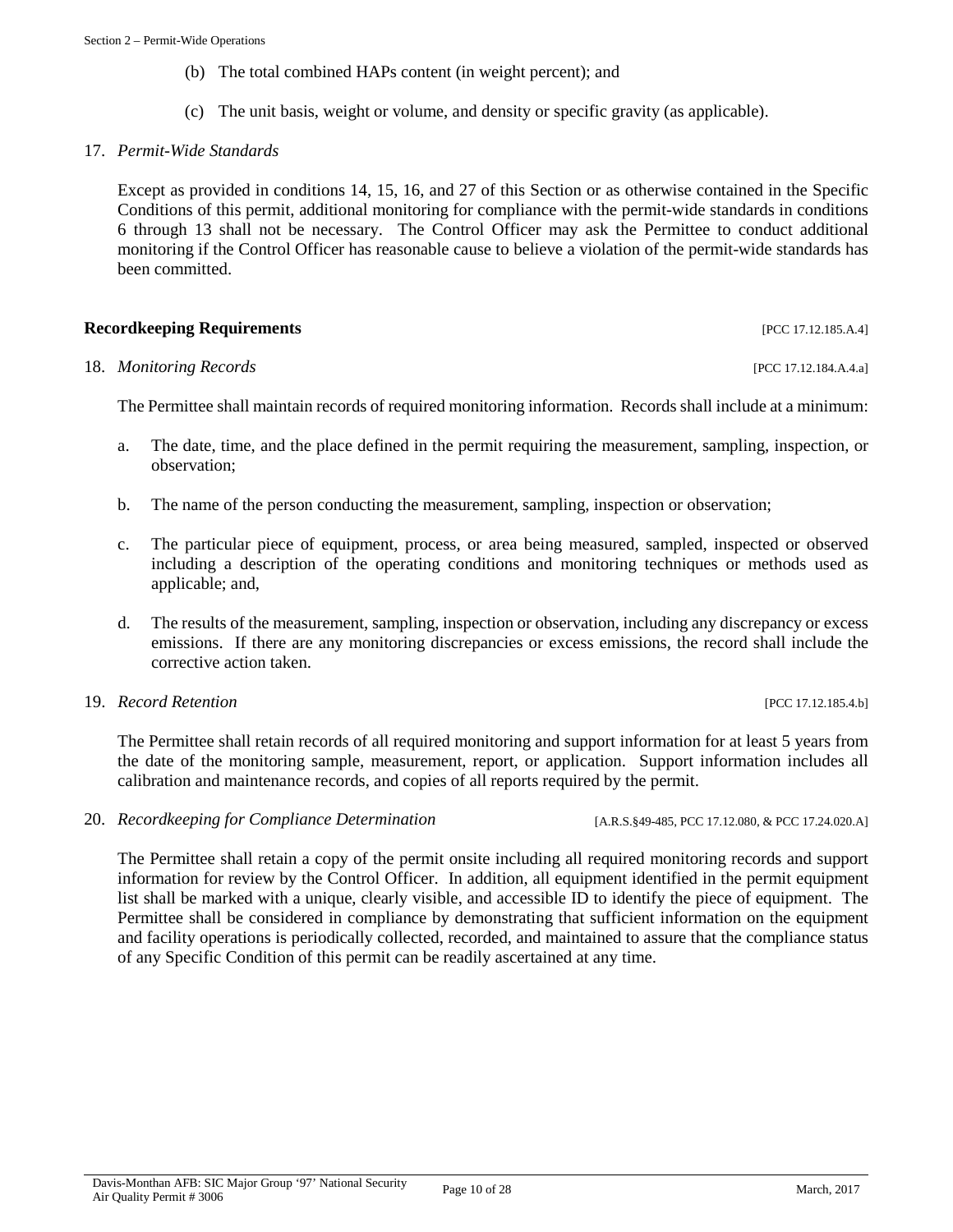## **Reporting Requirements** *PCC 17.12.185.A.5***]**

#### 21. *Special Annual Reporting* [PCC 17.24.050]

The Permittee shall submit an annual report to the Control Officer due on April 30<sup>th</sup> of each year, covering the period April 1<sup>st</sup> of the previous year through March 31<sup>st</sup> of the current year. The report shall contain the following:

- a. For each month, the Permittee shall calculate and record the 12-consecutive month rolling total amount of the combined mass of HAPs emitted by sources and operations covered under this permit (SIC Code, Major Group 65) within 45 calendar days after the end of the month. The mass of combined HAPs emitted shall be calculated and summed using the monitoring records in condition 31 and the appropriate emission factors and methods in the approved potential to emit documents provided in the permit application.
- b. For each month, the Permittee shall report the 12-consecutive month rolling totals of the mass of combined HAPs emitted from emission sources and operations covered under all permits issued to the Permittee within 45 calendar days after the end of the month. The report shall also include emissions from any portable sources that require a permit and are planned to be located at a single site in excess of 12 months as provided in conditions 12.b and 15.c.
- c. For each month, the Permittee shall report the 12-consecutive month rolling totals of the mass of the 10 highest single HAP species emitted from emission sources and operations for all permits issued to the Permittee within 45 calendar days after the end of the month. The report shall also include emissions from any portable sources that require a permit and are planned to be located at a single site in excess of 12 months as provided in conditions 12.b and 15.c.
- d. The Permittee shall provide a summary of the number and dates of restricted visibility training exercises as provided in condition 14.b.
- e. The permittee shall report each date open burning occurred, on an annual basis, in a report for the previous calendar year. The report shall include:
	- i. The date of each burn;
	- ii. The type and quantity of fuel burned for each date open burning occurred;
	- iii. The fire type, such as pile or pit, for each date open burning occurred; and
	- iv. For each date open burning occurred, the legal location, to the nearest section, or latitude and longitude, to the nearest degree minute, or street address for residential burns;

#### 22. *Excess Emissions Reporting:* [PCC 17.12.040]

The Permittee shall report to the Control Officer any emissions in excess of the limits established by this permit in accordance with condition 2 of the General Conditions (pg. 21).

#### 23. *Emissions Inventory Reporting* [PCC 17.12.320]

When requested by the Control Officer, the Permittee shall complete and submit an annual emissions inventory questionnaire. The questionnaire is due by March 31 or ninety days after the Control Officer makes request and inventory form available, whichever occurs later, and shall include emission information for the previous calendar year. The questionnaire shall be on a form provided by or approved by the Control Officer and shall include the information required by PCC 17.12.320.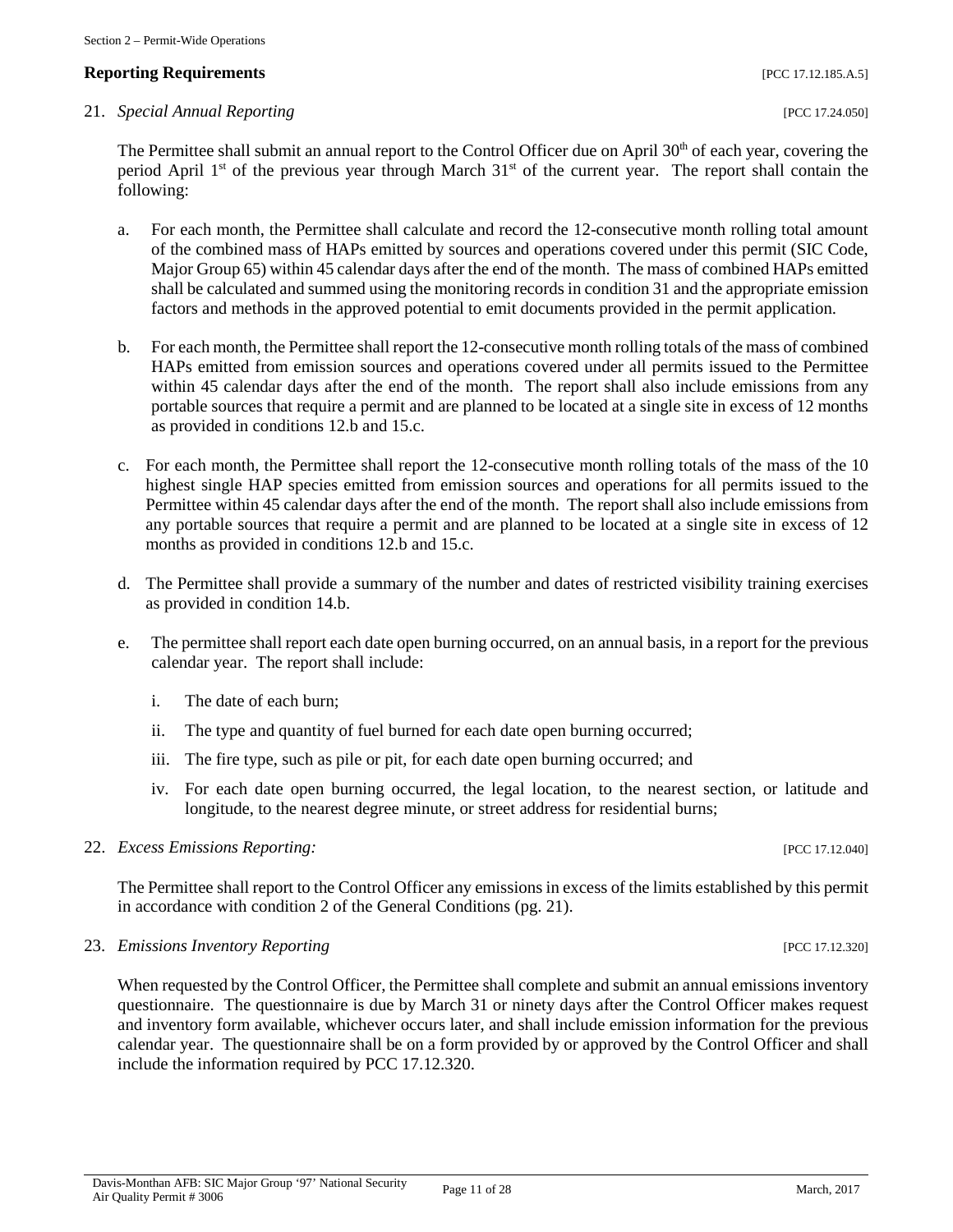24. *Certification of Truth Accuracy and Completeness* [PCC 17.12.165.H]

All reports required by this permit shall contain certification by a responsible official of truth, accuracy and completeness. The certification shall state that based on information and belief formed after reasonable inquiry, the statements and information in the document are true, accurate, and complete.

### **Facility Changes**

Before installing additional emission sources, modifying existing emission sources, switching fuels, or changing the method of operation at the facility such that the changes increase actual emissions more than 10% of the major source threshold, the Permittee shall, if applicable, apply for the appropriate revision in accordance with PCC 17.12.235, PCC 17.12.255, or PCC 17.12.260.

#### *26. Notification* [PCC 17.12.240.C]

For permit changes that do not require revision, the Permittee may make the changes if written notice is provided to the Control Officer in advance of the changes in accordance with PCC 17.12.240.C

27. *Facility Change Log* [PCC17.12.240.B]

The Permittee shall maintain a log of other permit changes that do not require revision or notice in accordance with PCC 17.12.240.B.

#### **Testing Requirements [PCC 17.12.045, PCC 17.12.046, PCC 17.20.010]**

- 28. Except where otherwise specified in the Specific Conditions in this permit, the following provisions and test methods shall be used. The methods and standards below are from Appendix A of 40 CFR Part 60 or incorporated by reference in 40 CFR §60.17.
	- a. *Opacity*

When required, EPA Test Method 9 shall be used to monitor compliance with the opacity standards identified in this permit. [PCC 17.12.045.B]

b. *Fuel Sulfur Limitations*

Documentation, such as invoices or statements from the fuel supplier, showing the fuels delivered and verifying the fuel sulfur content is below applicable standards, shall be an acceptable means to demonstrate compliance with the fuel sulfur limits identified in this permit. If otherwise required or when requested by the Control Officer, the fuel sulfur content of fuels shall be determined using ASTM D129, D1266, D1552, D2622, D4294, D5453 or an equivalent for liquid fuels, and ASTM D1072, D3246, D4084, D4468, D4810, D6228, D6667, Gas Processors Association Standard 2377, or an equivalent for gaseous fuels.

c. *HAP Determination*

The HAP content (percent by weight) of all materials issued or used or the HAP emitted from equipment and operations shall be determined through one of the following methods:

i. A standard methodology published by EPA, ASTM, or industry approved emission factors, as applicable.

#### 25. *Permit Revision Application* [PCC 17.12.235, PCC 17.12.240.C.3, PCC 17.12.255, PCC 17.12.260]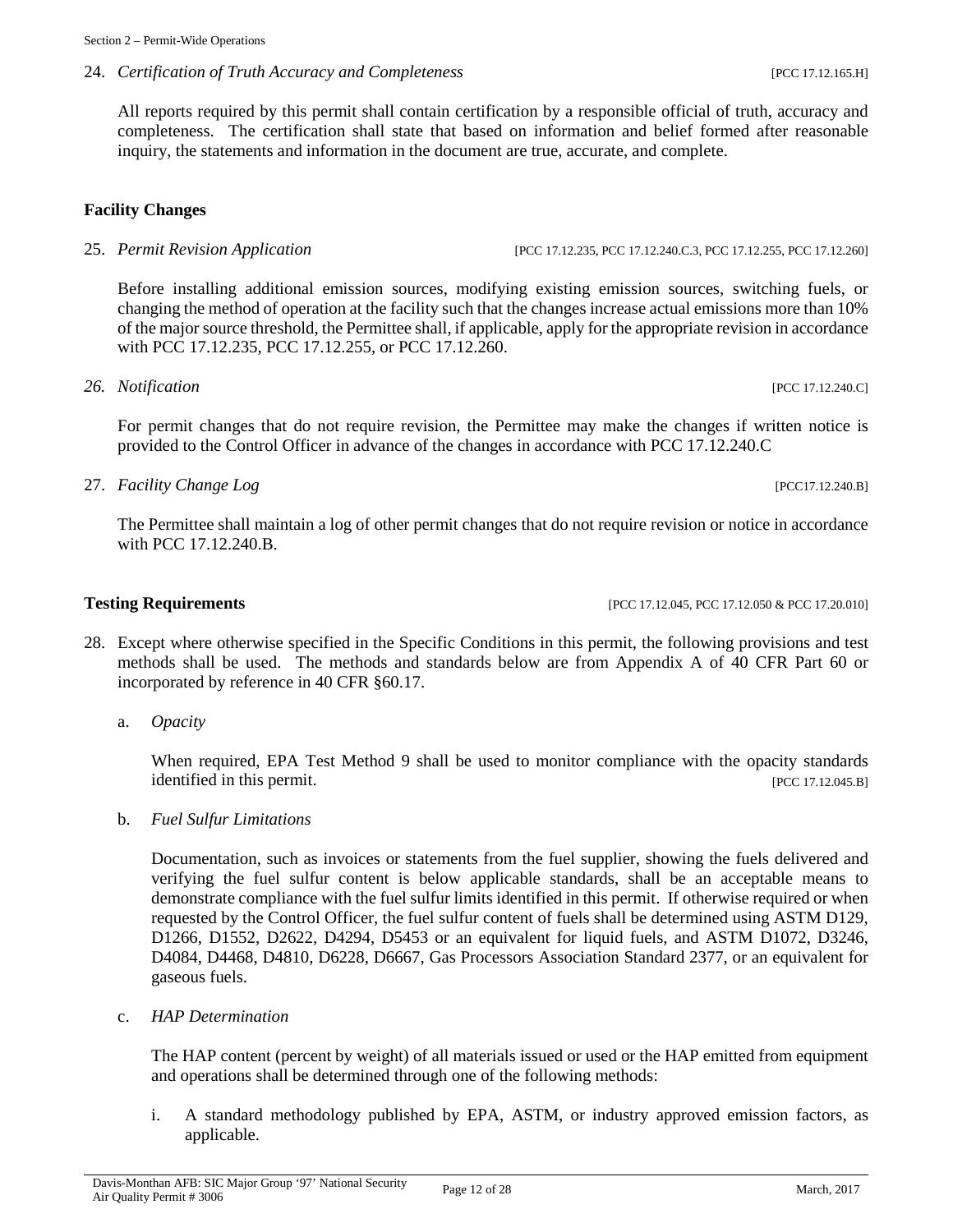- ii. Use of Material Safety Data Sheets (MSDS). If the HAP content for a material is specified as a range of concentrations in the MSDS, the highest concentration specified in the range shall be used to determine the HAP content of the material.
- ii. A manufacturer's certification of HAP content.
- iii. The methods set forth in 40 CFR Part 60, Appendix A.
- v. If otherwise unknown or unable to determine the HAP content or coating density for surface coatings or solvents that are not commonly used, the Permittee may use a "default" surface coating HAP content of 7 lbs. of HAP/gallon or 70% HAP (by weight); and a solvent HAP content of 10 lbs. of HAP/gallon or 100% HAP (by weight) added to the highest single HAP specie emitted from emission sources and operations as provided in condition 21.c.
- d. *Alternative Test Plan*

The Permittee may submit an alternate and equivalent test method(s) that is listed in 40 CFR Subpart 60, Appendix A, to the Control Officer in a test plan, for approval by the Control Officer.

e. *Test Protocols and Guidelines*

Except as provided in this Section, should the Permittee desire, or be required, to conduct performance tests to demonstrate compliance with the standards contained in this permit, the Permittee shall contact the Control Officer for test methods, protocols, and guidelines.

f. *Enforcement*

Notwithstanding any other provision in this permit, any credible evidence or information relevant as to whether the source would have been in compliance with applicable requirements if the appropriate performance or compliance test had been performed can be used to establish whether or not the owner or operator has violated or is in violation of any standard or applicable emission limit in this permit.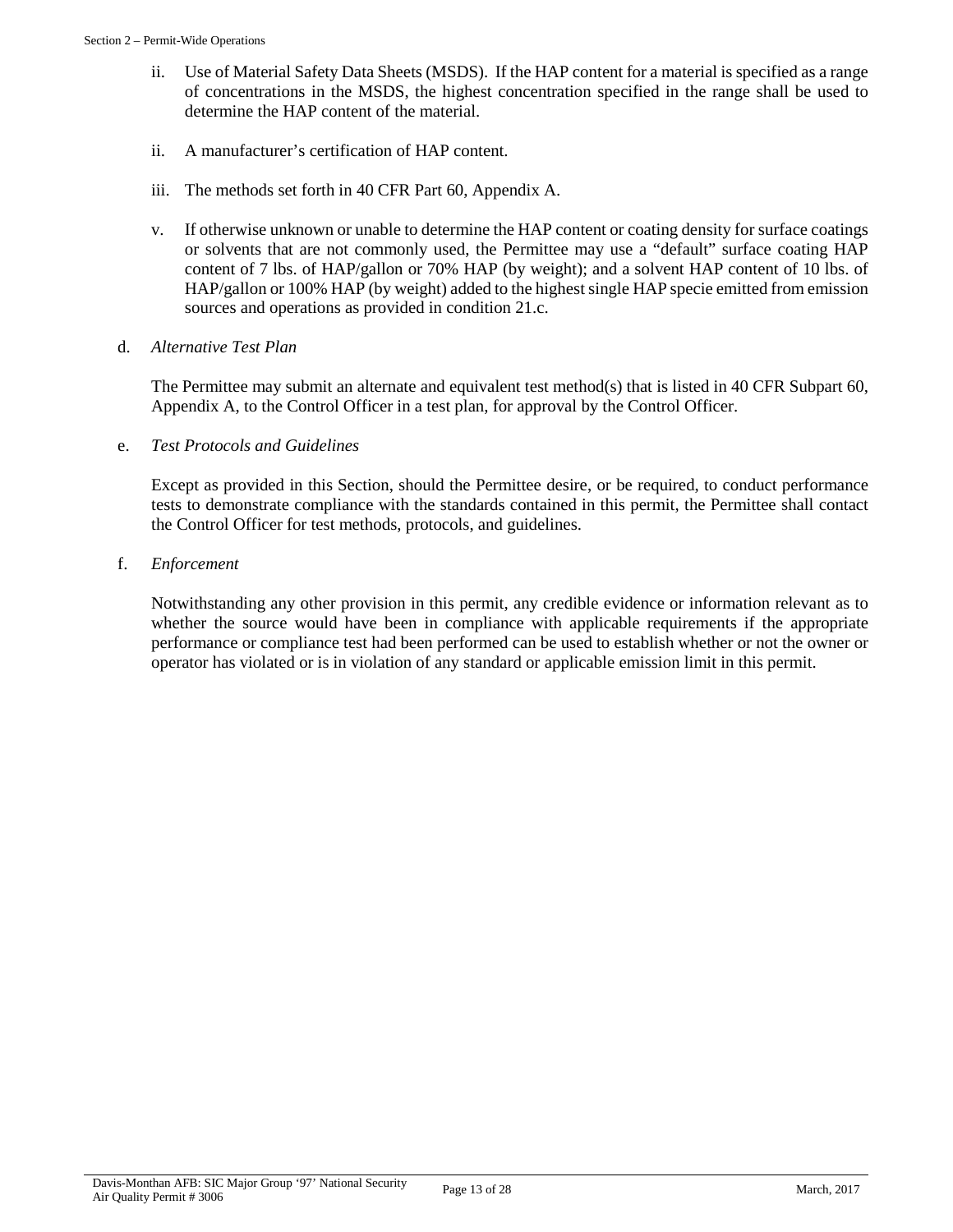#### *SECTION 3: FUEL STORAGE AND DISPENSING FACILITIES*

<span id="page-13-0"></span>In accordance with condition 36.b, the provisions in this Section apply to fuel storage tanks and fuel dispensing facilities listed in Table 1 of Attachment 2. All provisions of this Section are Federally Enforceable unless otherwise noted.

#### **Emission Limitations and Standards Emission Limitations and Standards Exercísion Exercísion Exercísion Exercísion**

- 29. *Operational Limitations*
	- a. The Permittee shall only use the following fuels in applicable storage tanks and fuel dispensing equipment: [PCC 17.12.190.B]

#### **[Material Permit Conditions]**

- i. Motor vehicle gasoline; and
- ii. Diesel/Bio-Diesel fuel oil numbers 2-D and 4-D.
- b. The Permittee shall not allow the combined throughput of all fuel products covered by this permit to exceed the following totals for each type of fuel in any 12-consecutive month period. [PCC 17.12.190.B] **[Material Permit Conditions]**
	- i. Gasoline fuel throughput shall not exceed 300,000 gallons; and
	- ii. Diesel fuel throughput shall not exceed 930,000 gallons.
- c. The Permittee must minimize emissions of hydrocarbons from a stationary tank, reservoir, or other container which has a capacity of at least 250 gallons but less than or equal to 40,000 gallons used for storing petroleum liquids by applying and maintaining the following controls: [PCC 17.16.230.B]

#### **[Material Permit Condition]**

- i. Submerged fill pipe, or
- ii. Refrigeration-type vapor recovery system or an equivalently effective control system.
- d. The Permittee shall equip and operate a Stage I vapor collection system consisting of a vapor-tight return line from the storage tank(s) or its vent(s) to the gasoline transport vehicle, or a properly installed on-site vapor control system connected to a vapor collection system for all tanks associated with a gasoline dispensing site which has a monthly throughput greater than 10,000 gallons. The Permittee shall ensure that all system hardware and components conform to those systems and components certified by the State of California Air Resources Board (CARB) as of March 31, 2001 or after that date and has not been rejected by the Arizona Department of Environmental Quality, and through verification by inspection of the Control Officer, that the Stage I collection system or on-site vapor control system is in place and operating at each affected tank. [PCC 17.12.350 ref A.R.S. §41-2132.A and B]

#### **[Material Permit Condition]**

#### *30. NESHAP for Gasoline Dispensing Facilities 'GDF'*

In accordance with condition 36.b.ii, the provisions in this subsection apply to each GDF listed in Table 2 of Attachment 2. The General Provisions of 40 CFR Part 63, Subpart A apply to applicable GDF sources as indicated in Table 2 of 40 CFR Part 63, Subpart CCCCCC.

a. The Permittee shall not cause, allow or permit the combined **yearly** throughput of gasoline for affected GDF facilities listed in Table 2 to exceed 300,000 gallons. [PCC 17.12.190.B]

#### **[Material Permit Condition]**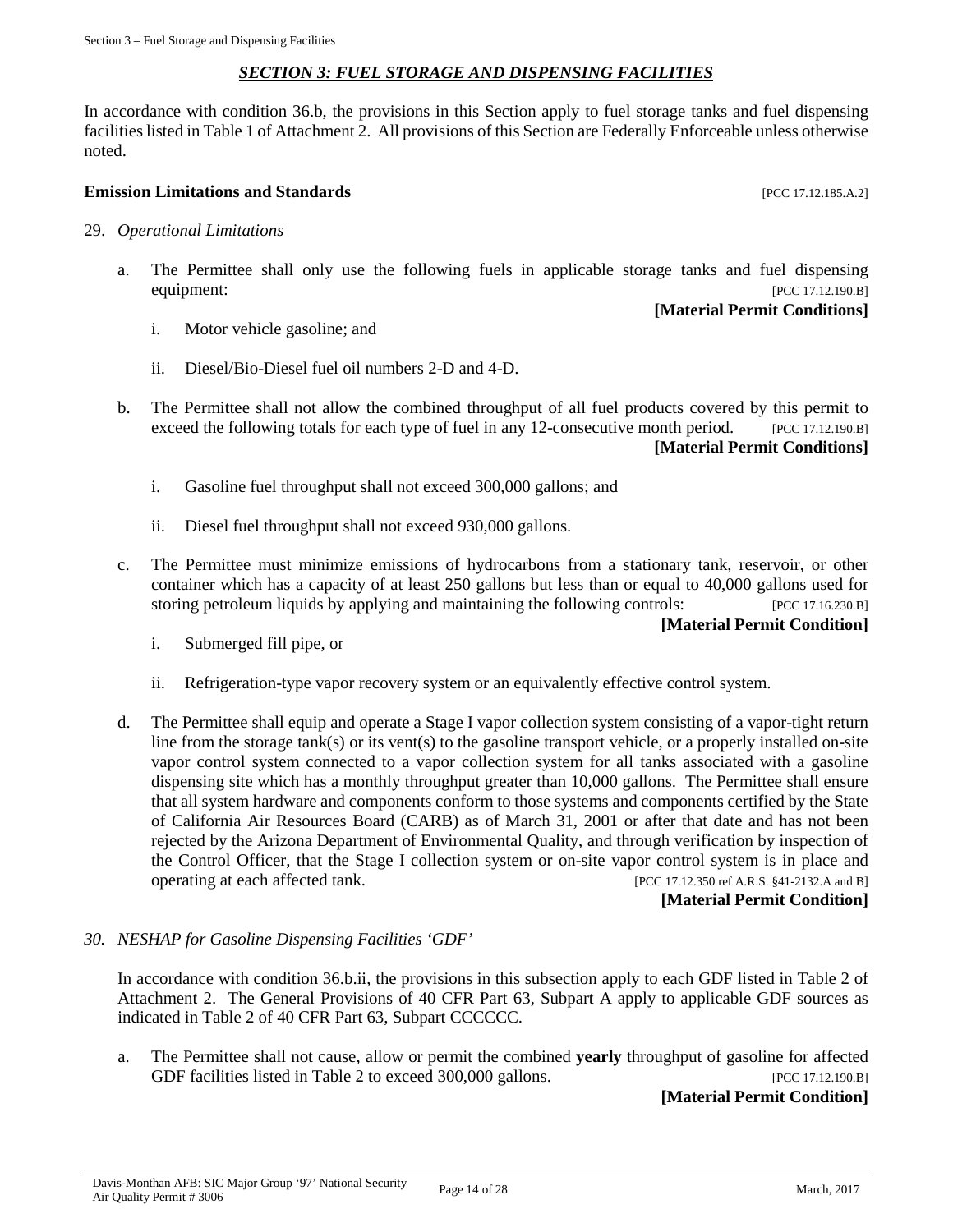- b. For each permitted GDF: If a GDF ever exceeds an applicable throughput threshold, as listed below, the GDF remains subject to all requirements for sources above the threshold even if the affected source throughput later falls below the applicable throughput thresholds. [40 CFR 63.11111(i)]
- c. *Requirements for facilities with monthly throughput less than 10,000 gallons of gasoline:*
	- i. The Permittee shall not allow gasoline to be handled in a manner that would result in vapor releases to the atmosphere for extended periods of time. Measures to be taken include, but are not limited to, the following: [40 CFR 63.11116(a)]

#### **[Material Permit Conditions]**

- (a) Minimize gasoline spills;
- (b) Clean up spills as expeditiously as practicable;
- (c) Cover all open gasoline containers and all gasoline storage tank fill-pipes with a gasketed seal when not in use.
- (d) Minimize gasoline sent to open waste collection systems that collect and transport gasoline to reclamation and recycling devices, such as oil/water separators.
- ii. The Permittee is not required to submit notifications or reports as specified in 40 CFR 63.11125, 63.11126, or subpart A but must have records available within 24 hours of a request by the Control Officer to document gasoline throughput. [40 CFR 63.11116(b)]
- iii. Portable gasoline tanks, filled from a fixed storage tank at a GDF and used to dispense into on-site motor vehicles or other gasoline-fueled engines within the area source, are subject to 30.c of this Section. [40 CFR 63.11111(j)]

#### **[Material Permit Condition]**

- d. *Requirements for facilities with monthly throughput of 10,000 gallons of gasoline or more:*
	- i. The Permittee must comply with the requirements in condition 30.c. [40 CFR 11117(a)]
	- ii. The Permittee shall use submerged filling when loading gasoline into storage tanks with greater than 249 gallon capacity.  $[40 \text{ CFR } 63.11117(b) \& (c)]$

#### **[Material Permit Conditions]**

- (a) Submerged fill pipes installed on or before November 9, 2006, must be no more than 12 inches from the bottom of the tank.
- (b) Submerged fill pipes installed after November 9, 2006, must be no more than 6 inches from the bottom of the tank;
- (c). Submerged fill pipes not meeting these specifications are allowed if the Permittee can demonstrate that the liquid level in the tank is always above the entire opening of the fill pipe.
- iii. The Permittee must have records available within 24 hours of a request by the Control Officer to document the gasoline throughput.
- e. *[Reserved for GDF facilities with monthly throughput of 100,000 gallons of gasoline or more]*
- f. *[Reserved for Cargo tanks unloading at a GDF /w monthly throughput of 100,000 gallons or more]*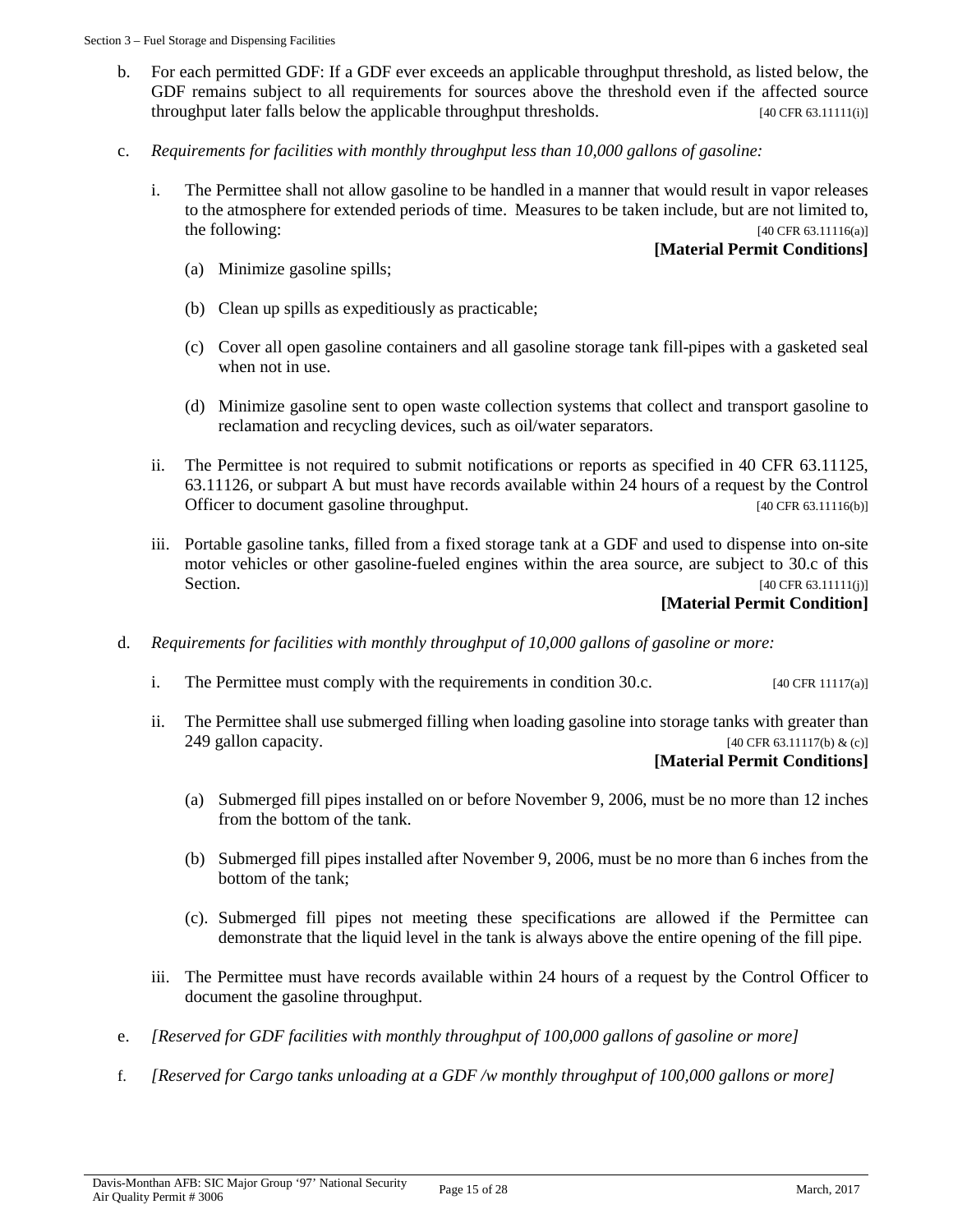#### **Compliance Determination** [PCC 17.12.185.A.3, 4, & 5]

#### 31. *Operational Limitations*

The Permittee shall keep and maintain an operation log for each fuel storage tank and associated dispensing facilities listed in Table 1 of Attachment 2. If no fuel was loaded into a particular tank during a given month, the log shall note that no fuel was received. The Permittee shall record the following information for each storage tank within 30 days of the end of the previous month:

- a. The quantity of fuel loaded, in gallons, with each addition (load) and the date of each addition.
- b. The monthly total of fuel loaded, in gallons.
- c. The 12-consecutive month totals of fuel loaded, in gallons.

#### 32. *GDF Requirements*

a. The Permittee must, at all times, including periods of startup, shutdown, and malfunction, operate and maintain the GDF, including associated air pollution control equipment and monitoring equipment, in a manner consistent with safety and good air pollution control practices for minimizing emissions.

[40 CFR 63.6(e)(1)(i), & 40 CFR 63, Subpart CCCCCC, Table 3]

b. An affected source shall provide proof of throughput upon request by the Control Officer.

[40 CFR 63.11111(e)]

c. **Yearly** throughput shall be a **365-day** rolling total, calculated by summing the volume of gasoline loaded into, or dispensed from, all gasoline storage tanks at each GDF during the current day, plus the total volume of gasoline loaded into, or dispensed from, all gasoline storage tanks at each GDF during the previous 364 days. **Monthly** throughput shall be calculated using the **yearly** throughput and dividing that sum by 12. [40 CFR 63.11132]

#### **[Material Permit Condition]**

- d. Recordkeeping to document throughput must begin upon startup for a new or reconstructed source and shall be kept for a period of five (5) years. [40 CFR 63.11111(e)]
- 33. *Air Pollution Control*
	- a. The Permittee shall annually inspect the gasoline storage tanks' submerged fill devices. The inspections shall be used to determine whether all of the submerged fill devices are in good working order, according to good modern practices and any available industry practices or recommendations. [PCC 17.12.185.A.3.c] **[Material Permit Condition]**
	- b. The Permittee shall inspect the vapor control recovery system(s) (if equipped) and all pumps compressors, pipes, hoses mechanical seals or other equipment storing, handling, conveying or controlling VOCs and HAPs according to the following inspection schedule: [PCC 17.12.185.A.3.c]

#### **[Material Permit Condition]**

- i. On a monthly basis, the Permittee shall check pump operation for vibration, noise, overheating, and any other irregularity, and check for leaks on suction and discharge piping, seals, and any other joint; and tighten or replace loose, missing damaged nuts, bolts, or screws as identified by visual inspection.
- ii. On a quarterly basis, the Permittee shall Pressure test system for leaks; clean dispensing system equipment; and check hoses and nozzles for condition.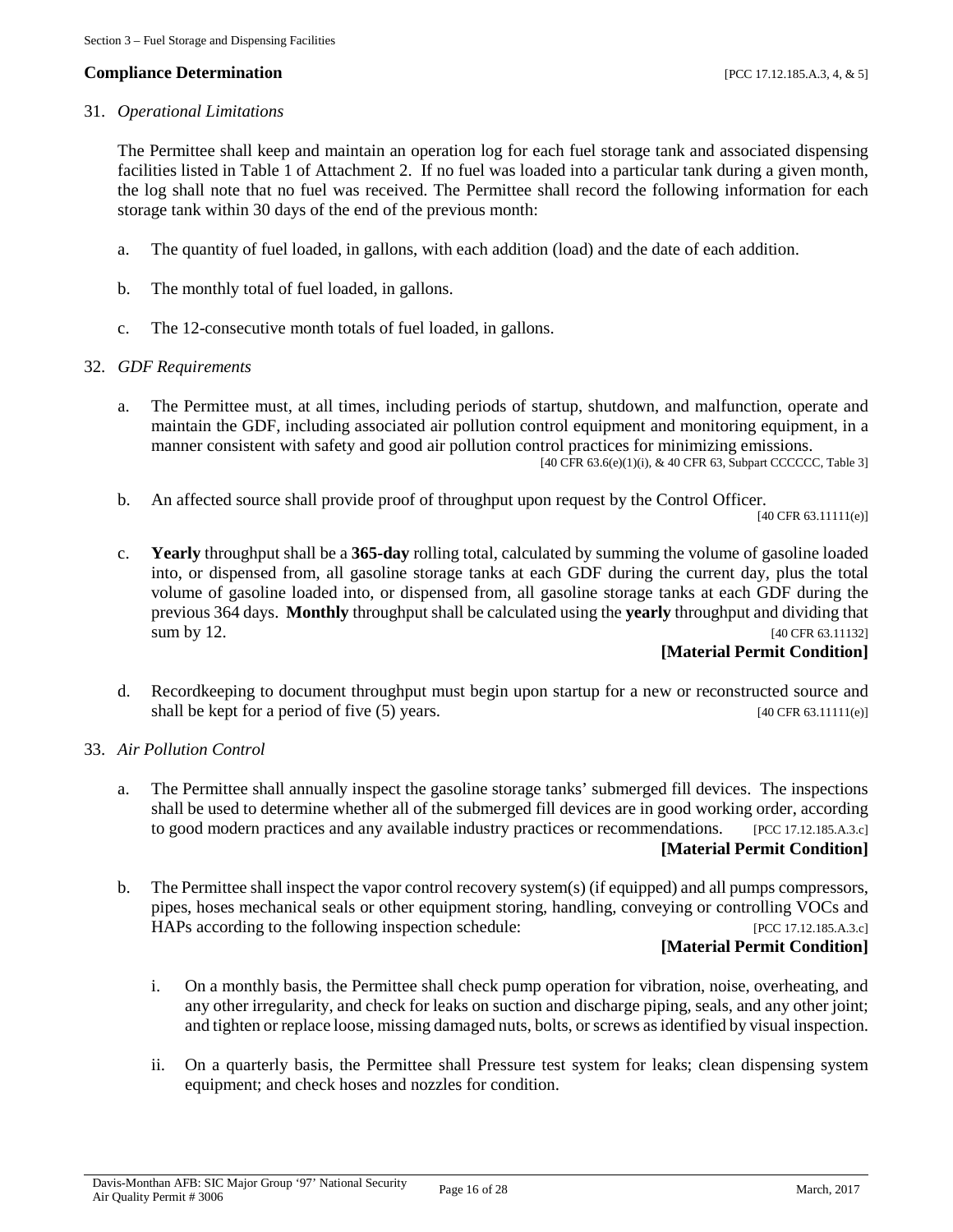- iii. On a semi-annual basis, the Permittee shall clean and repair tank vents; and check drop tube seal, spring, and operability.
- iv. On an annual basis, the Permittee shall check leak detector pressure relief setting; and check leak detector operation (if equipped).
- c. The records of the inspections required in conditions 33.a and b above shall contain at least the following information:
	- i. Associated Tank(s), Facility ID, and identification of the device or equipment;
	- ii. The date of the inspection;
	- iii. The results of the inspection; and
	- iv. Any corrective action taken.
- d. The Permittee shall repair defective air pollution control equipment promptly and keep complete records of the maintenance and repairs performed.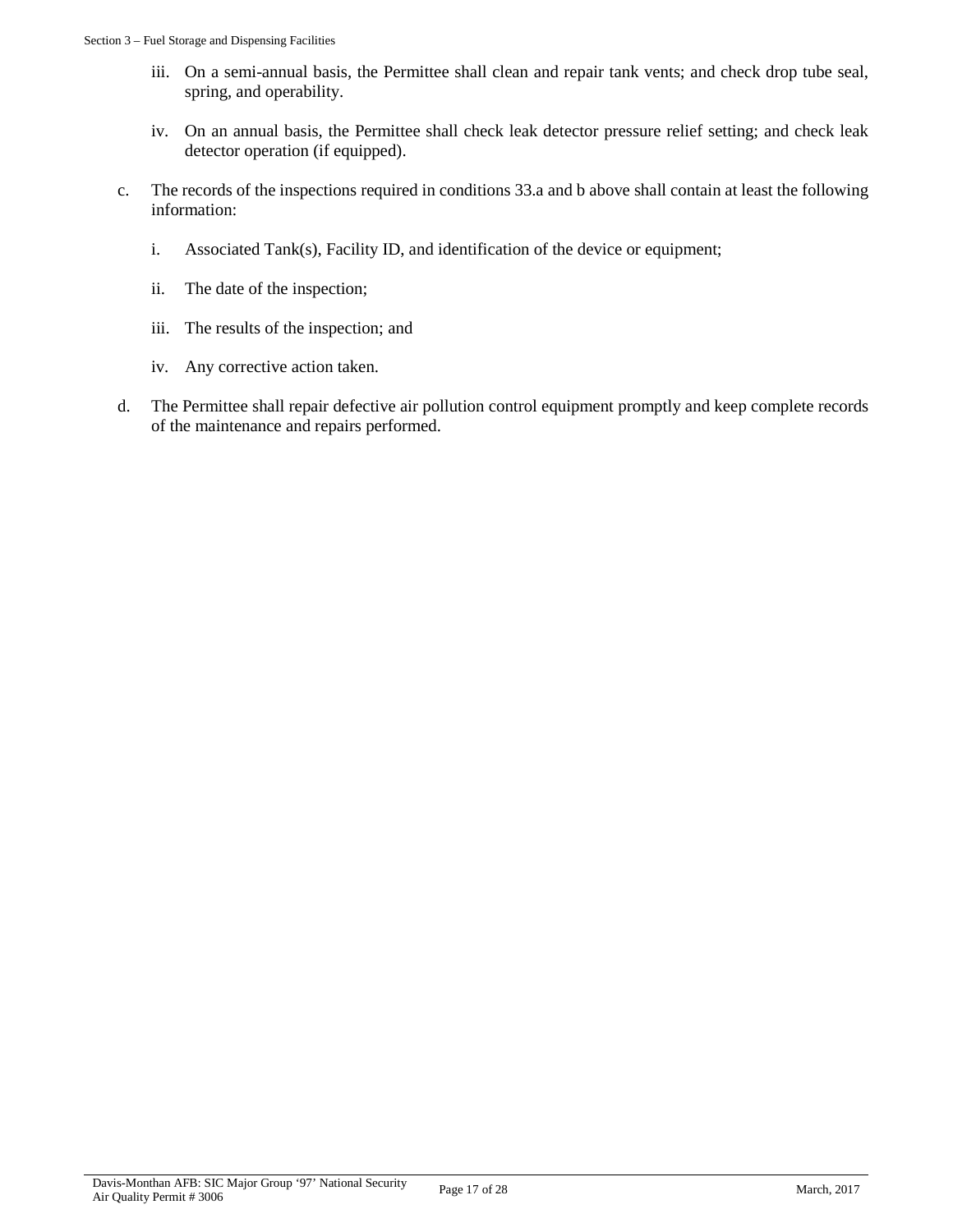#### *SECTION 4: SOLVENT DEGREASING/CLEANING OPERATIONS*

<span id="page-17-0"></span>In accordance with condition 36.c, the provisions in this Section are applicable to solvent degreasing/cleaning operations identified in the list in Table 4 of Attachment 2. All provisions of this section are locally enforceable unless otherwise noted.

#### **Emission Limitations and Standards Emission Limitations and Standards Exercíse 20 Exercíse 20 Exercíse 20 EXERC**

#### 34. *Solvent Degreasing Units*

- a. Solvent Degreasing/Cleaning units shall be equipped with lids which shall be closed when not in use.
- b. The Permittee is prohibited from using halogenated solvents in solvent degreasing/cleaning units (if used) in a total concentration that is greater than 5 percent by weight HAP, without submitting an Initial Notification in accordance with 40 CFR 63, Subpart T to the Control Officer and submitting a permit revision as provided in conditions 25 through 27 of Section 2.

[PCC 17.12.350.A.3.a, PCC 17.16.530.B.16, NESHAP Subpart T Applicability] **[Material Permit Condition]**

#### **Compliance Determination** [PCC 17.12.185.A.3, 4 & 5]

35. *Solvent Degreasing/Cleaning Operations*

The Permittee shall maintain a list of solvents used in solvent degreasing/cleaning units and their MSDS sheets.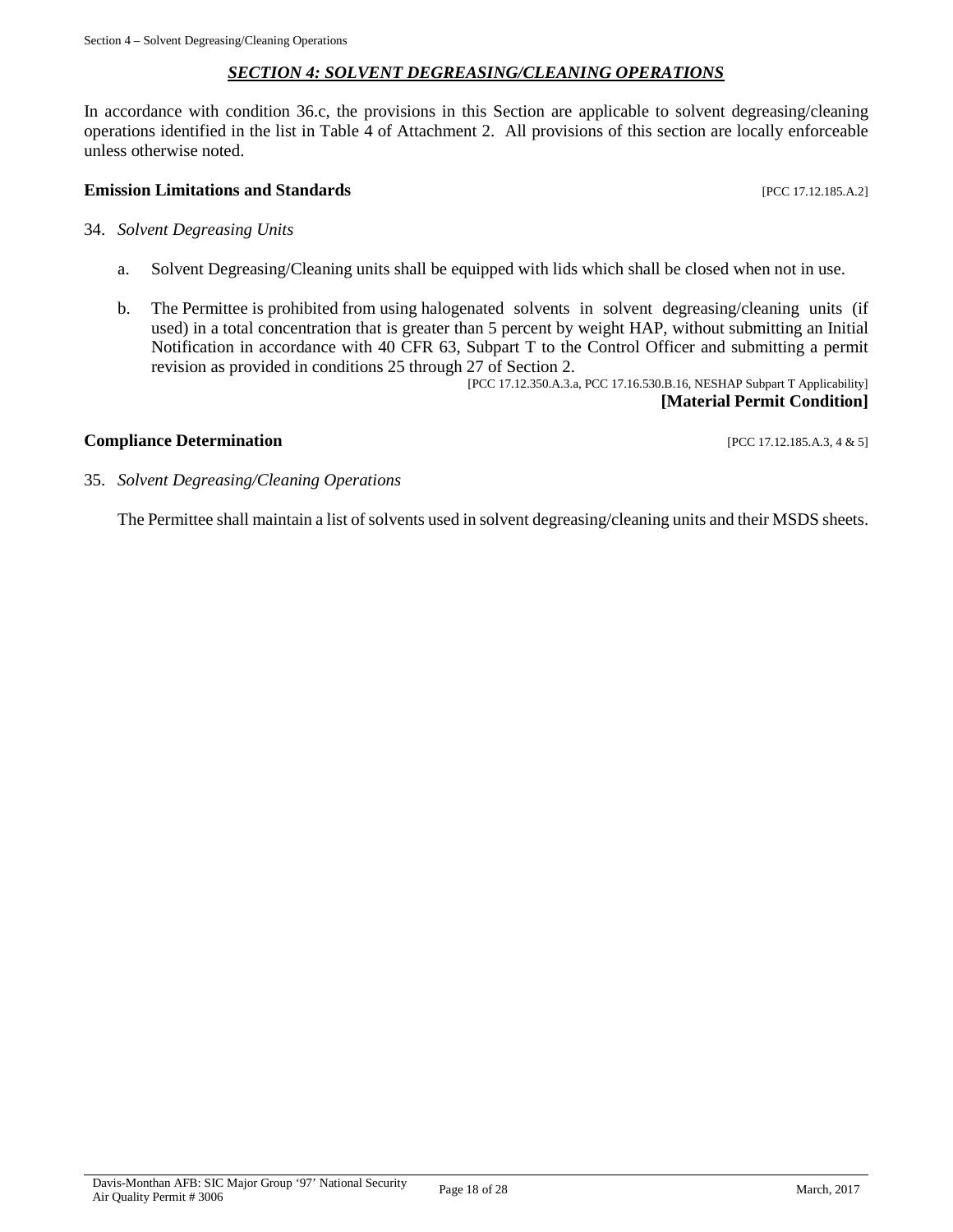### *SECTION 5: SPECIFIC APPLICABILITY PROVISIONS*

#### <span id="page-18-0"></span>36. *Permitted Facility Sources*

The Specific Conditions in this permit apply to the following source categories, affected facilities, equipment, emission sources, installations, activities and operations.

#### a. *Permit-Wide Operations*

Except as provided in condition 38, Section 2 of the permit applies to permit-wide operations and to all sources of air contaminants, to include the following: Voluntary emission limitations, general control standards, materials handling standards, odor limiting standard, opacity limit, visibility limiting standard, disposition of portable sources, miscellaneous/chemical materials use, and asbestos requirements for renovation and demolition activities. In addition to the General Conditions contained in this permit, Section 2 contains specific monitoring, recordkeeping, reporting, permit change, and testing requirements that apply permit-wide and to all emission sources and operations covered by this permit.

[PCC 17.12.190.B, PCC 17.16.010., PCC 17.16.020 thru 050, PCC 17.16.400.A & C, & PCC 17.16.430.F] **[Federally and Locally Enforceable Conditions]**

#### b. *Fuel Storage and Fuel Dispensing*

Section 3 of the permit applies to fuel storage, loading, and dispensing facilities listed in Table 2. The provisions in this section apply to fuel loading into the applicable storage tanks, fuel dispensing into government owned vehicles, all stationary gasoline storage tanks with a capacity of at least 250 gallons and less than 40,000 gallons capacity, and pumps and compressors which handle volatile organic compounds. [PCC 17.16.230.B & D]

- i. Equipment and operations identified in Table 2 of Attachment 2 are synthetic minor sources of HAP based on the throughput limitations in Section 3 and the emission factors and estimates in the approved potential to emit documents provided with the permit application.
- ii. NESHAP for Gasoline Dispensing Facilities 'GDF' 40 CFR 63, Subpart CCCCCC National Emission Standards for Hazardous Air Pollutants for Gasoline Dispensing Facilities (GDF).

#### [PCC 17.16.530.B.106] **[Federally Enforceable Conditions]**

- (a) The emission sources to which this subsection applies are gasoline storage tanks and associated equipment components in vapor or liquid gasoline service at new, reconstructed, or existing GDF that meet the criteria as stated below. Pressure/Vacuum vents on gasoline storage tanks and the equipment necessary to unload product from cargo tanks into the storage tanks at GDF are covered emission sources. The equipment used for the refueling of motor vehicles is not covered by this subsection. An affected source is a new affected source if you commenced construction on the affected source after November 9, 2006, and you meet the applicability criteria stated below at the time you commenced operation. An affected source is reconstructed if you meet the criteria for reconstruction as defined in 40 CFR 63.2. An affected source is an existing affected source if it is not new or reconstructed. GDF must comply with the provisions of this subsection by the dates specified in in 40 CFR 60.11113. [40 CFR 63.11112 & 40 CFR 63.11113]
- **(**b) Applicable to each GDF that is located at an area source. The affected source includes each gasoline cargo tank during the delivery of product to a GDF and includes each storage tank.

[40 CFR 63.11111(a)]

- (c) If your GDF has a monthly throughput of less than 10,000 gallons of gasoline, you must comply with the requirements in condition 30.c of this permit. [40 CFR 63.11111(b)]
- (d) If your GDF has a monthly throughput of 10,000 gallons of gasoline or more you must comply with the requirements in condition 30.d of this permit.  $[40 \text{ CFR } 63.11111(c)]$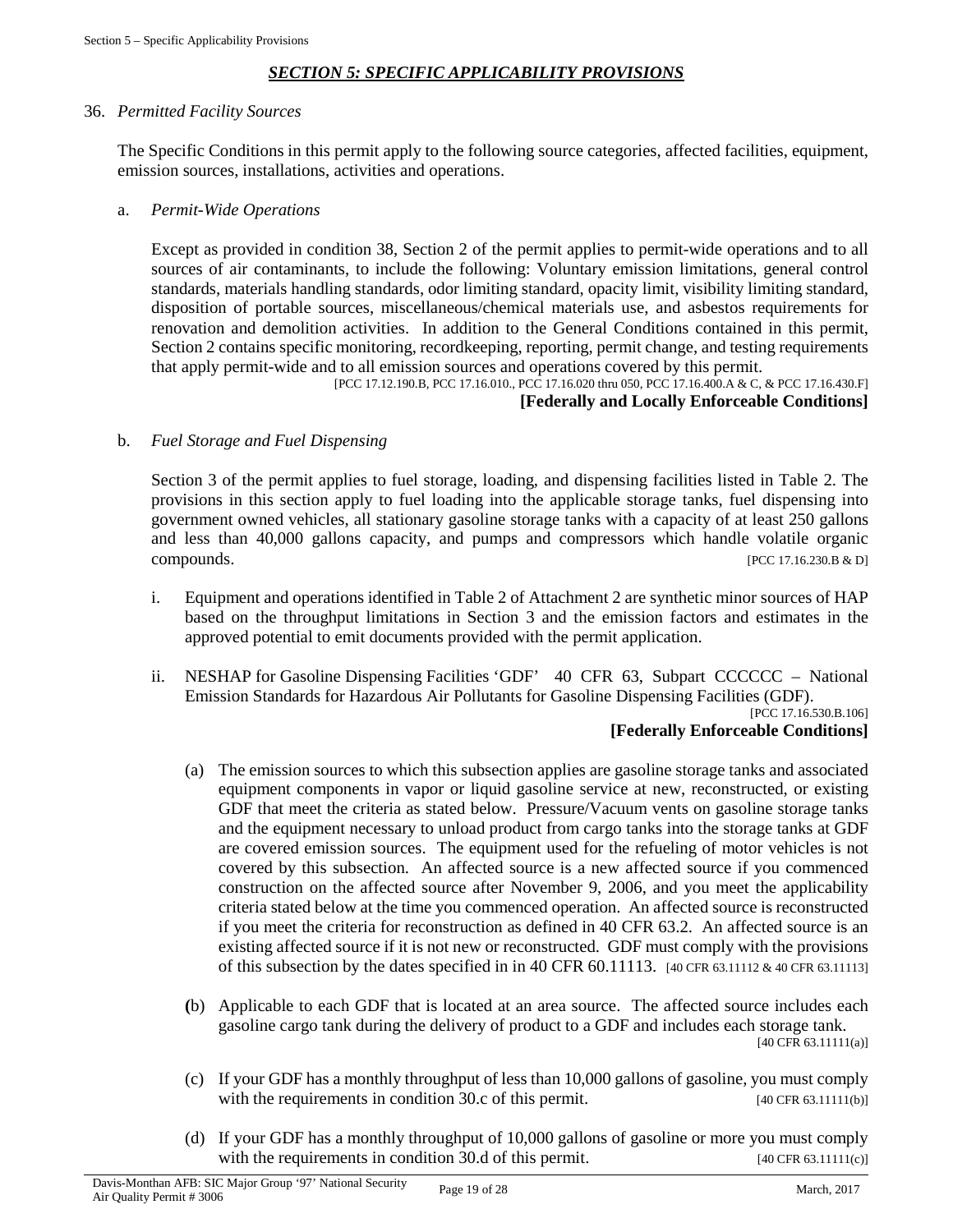(e) An affected source shall, upon request by the Control Officer, demonstrate that their monthly throughput is less than the 10,000-gallon or the 100,000-gallon threshold level, as applicable. For new or reconstructed affected sources, as specified in condition 36.c.ii (a) of this subsection, recordkeeping to document monthly throughput must begin upon startup of the affected source. For existing sources, as specified in condition 36.c.ii (a), recordkeeping to document monthly throughput must begin on January 10, 2008. For existing sources that are subject to this subpart only because they load gasoline into fuel tanks other than those in motor vehicles, as defined in 40 CFR 63.11132, recordkeeping to document monthly throughput must begin on January 24, 2011. Records required under this paragraph shall be kept for a period of 5 years.

[40 CFR 63.11111(e)]

- (f) The loading of aviation gasoline into storage tanks at airports, and the subsequent transfer of aviation gasoline within the airport, is not subject to this subpart.  $[40 \text{ CFR } 63.11111(g)]$
- (g) Monthly throughput is the total volume of gasoline loaded into, or dispensed from, all the gasoline storage tanks located at a single affected GDF. If an area source has two or more GDF at separate locations within the area source, each GDF is treated as a separate affected source. [40 CFR 63.11111(h)]
- (h) If the Permittee's affected source's throughput ever exceeds an applicable throughput threshold, the affected source will remain subject to the requirements for sources above the threshold, even if the affected source throughput later falls below the applicable throughput threshold.

[40 CFR 63.11111(i)]

- (i) The dispensing of gasoline from a fixed gasoline storage tank at a GDF into a portable gasoline tank for the on-site delivery and subsequent dispensing of the gasoline into the fuel tank of a motor vehicle or other gasoline-fueled engine or equipment used within the area source is only subject to condition  $30.c.$  [40 CFR 63.11111(j)]
- c. *Solvent Degreasing/Cleaning Operations*

Section 4 of the permit applies to solvent degreasing/cleaning operations in accordance with PCC 17.16.400.

37. *Local (New and Existing) Stationary Source Performance Standards*

Local performance standards apply to the following facilities or operations: The storage and transport of VOCs and pumps or compressors that handle VOC; petroleum liquid storage tanks of at least 250 gallons and less than 40,000 gallons; solvent degreasing/cleaning operations, and each unclassified source.

[PCC 17.12.185.A.2, PCC 17.16.230, PCC 17.16.165, PCC 17.16.400.A, & PCC 17.16.430]

**[Locally Enforceable Conditions]**

- 38. *Exempt Sources*
	- a. Agricultural Equipment

The Specific Conditions contained in this air quality permit shall not apply to agricultural equipment used in normal farm operations, unless their operation without a permit would result in a violation of the Act. [PCC 17.12.140.C.3]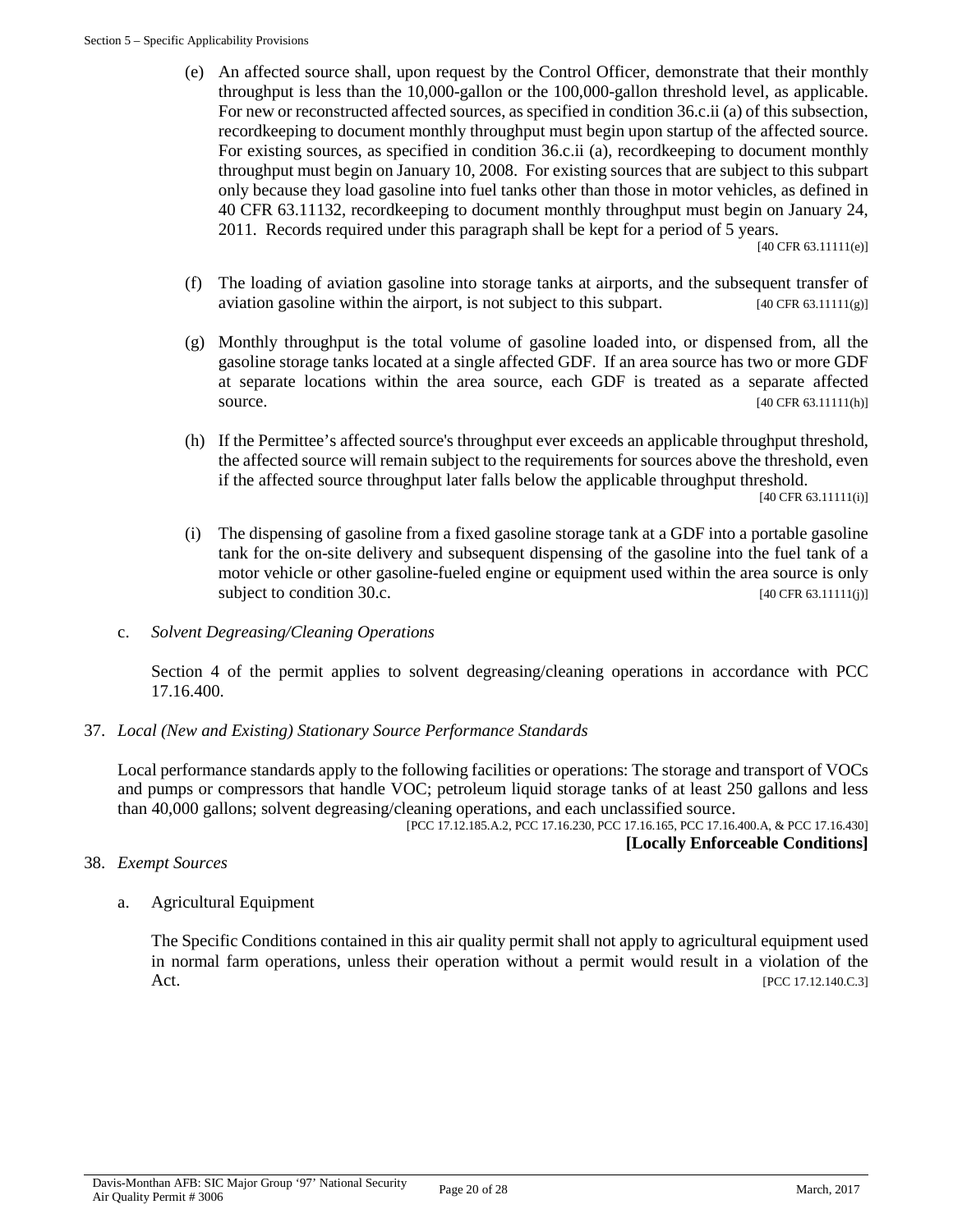# **GENERAL CONDITIONS**

[References are to Title 17 of the Pima County Code [PCC] unless otherwise noted]

<span id="page-20-0"></span>1. *Compliance with Permit Conditions* [PCC 17.12.185.A.7.a & b]

- a. The Permittee shall comply with all conditions of this permit including all applicable requirements of Arizona air quality statutes and the air quality rules. Any permit noncompliance constitutes a violation of the Arizona Revised Statutes and is grounds for enforcement action; for permit termination, revocation and reissuance, or revision; or for denial of a permit renewal application. In addition, noncompliance with any federally enforceable requirement constitutes a violation of the Clean Air Act.
- b. It shall not be a defense for a Permittee in an enforcement action that it would have been necessary to halt or reduce the permitted activity in order to maintain compliance with the conditions of this permit.
- 2. *Excess Emissions, Emergency Reporting* [PCC 17.12.185.A.5 & PCC 17.12.040]

The Permittee shall report to the Control Officer any emissions in excess of the limits established by this permit. The report shall be in 2 parts as specified below:

- a. Notification by telephone or facsimile within 24 hours of the time the Permittee first learned of the occurrence of excess emission that includes all available information from 17.12.040.B. The number to report excess emissions is **520-724-7400.** The facsimile number is **520-838-7432.**
- b. Detailed written notification by submission of an excess emissions report within 72 hours of the notification under I.B.1 above. **Send to PDEQ 33 N. Stone Avenue, Suite 700, Tucson, Arizona 85701.**

# 4. *Property Rights* [PCC 17.12.185.A.7.d]

The permit does not convey any property rights of any sort, or any exclusive privilege to the permit holder.

The Permittee shall pay fees to the Control Officer pursuant to PCC 17.12.520.

6. *Permit Revision, Reopening, Revocation and Reissuance, or Termination for Cause* [PCC 17.12.185.A.7.c]

The permit may be revised, reopened, revoked and reissued, or terminated for cause pursuant to PCC 17.12.270. The filing of a request by the Permittee for a permit revision, revocation and reissuance, or termination; or of a notification of planned changes or anticipated noncompliance does not stay any permit condition.

- 7. *Duty to Provide Information* [PCC 17.12.165.G & PCC 17.12.185.A.7.e]
	- a. The Permittee shall furnish to the Control Officer, within a reasonable time, any information that the Control Officer may request in writing to determine whether cause exists for revising, revoking and reissuing, or terminating the permit or to determine compliance with the permit. Upon request, the Permittee shall also furnish to the Control Officer copies of records required to be kept by the permit. For information claimed to be confidential, the Permittee shall furnish a copy of such records to the Control Officer along with a claim of confidentiality.
	- b. If the Permittee has failed to submit any relevant facts or if the Permittee has submitted incorrect information in the permit application, the Permittee shall, upon becoming aware of such failure or incorrect submittal, promptly submit such supplementary facts or corrected information.
- 8. *Severability Clause* [PCC 17.12.185.A.6]

The provisions of this permit are severable. If any provision of this permit is held invalid, the remainder of this permit shall not be affected thereby.

5. *Fee Payment* [PCC 17.12.185.A.9 & PCC 17.12.520]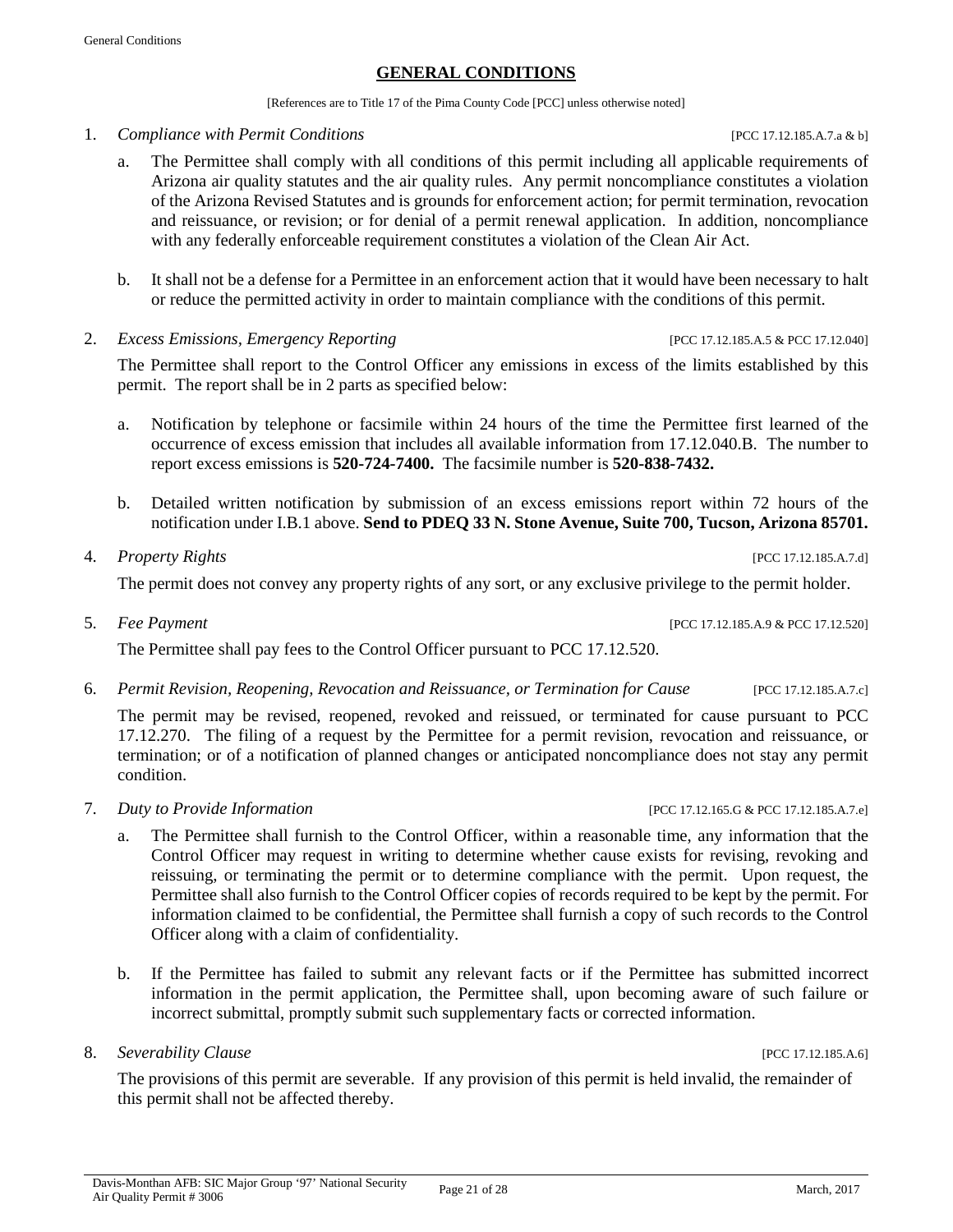#### *ATTACHMENT 1 – APPLICABLE REGULATIONS*

#### <span id="page-21-0"></span>**40 CFR, Part 60 Standards of Performance for New Stationary Sources**

| Subpart A  | <b>General Provisions</b> |
|------------|---------------------------|
| Appendix A | <b>Test Methods</b>       |

#### **40 CFR, Part 63 National Emissions Standards for Hazardous Air Pollutants for Source Categories**

| Subpart A | <b>General Provisions</b>                                |
|-----------|----------------------------------------------------------|
|           | Subpart CCCCCC NESHAP for Gasoline Dispensing Facilities |

#### **Pima County Code Title 17, Chapter 17.12 – Permits and Permit Revisions**

#### **Article I – General Provisions**

| 17.12.010 | <b>Statutory Authority</b>                            |
|-----------|-------------------------------------------------------|
| 17.12.020 | Planning, Constructing, or Operating Without a Permit |
| 17.12.040 | Reporting requirements                                |
| 17.12.045 | Test methods and procedures                           |
| 17.12.050 | Performance tests                                     |
| 17.12.080 | Permit Display or Posting                             |

#### **Article II – Individual Source Permits**

| 17.12.165 | Permit application processing procedures for Class II and Class III permits                |
|-----------|--------------------------------------------------------------------------------------------|
| 17.12.185 | Permit contents for Class II and Class III permits                                         |
| 17.12.190 | Permits containing synthetic emission limitations and standards                            |
| 17.12.235 | Permit Changes that require a permit revision                                              |
| 17.12.240 | Procedures for certain changes that do not require a permit revision Class II or Class III |
| 17.12.255 | <b>Minor Permit Revision</b>                                                               |
| 17.12.260 | <b>Significant Permit Revision</b>                                                         |
| 17.12.270 | Permit Reopenings – Revocation and reissuance – Termination                                |
| 17.12.350 | Material permit condition                                                                  |

#### **Article VI – Individual Source Permits**

17.12.520 Fees related to Class II and Class III permits

#### **Pima County Code Title 17, Chapter 17.16 – Emission Limiting Standards**

#### **Article I – General Provisions**

| 17.16.010 |  |  |  | Local rules and standards; Applicability of more than one standard |
|-----------|--|--|--|--------------------------------------------------------------------|
| 17.1200   |  |  |  |                                                                    |

- 17.16.020 Noncompliance with applicable standards
- 17.16.030 Odor limiting standards

## **Article II – Visible Emission Standards**

17.16.040 Standards and applicability (includes NESHAP) 17.16.050 Visibility limiting standard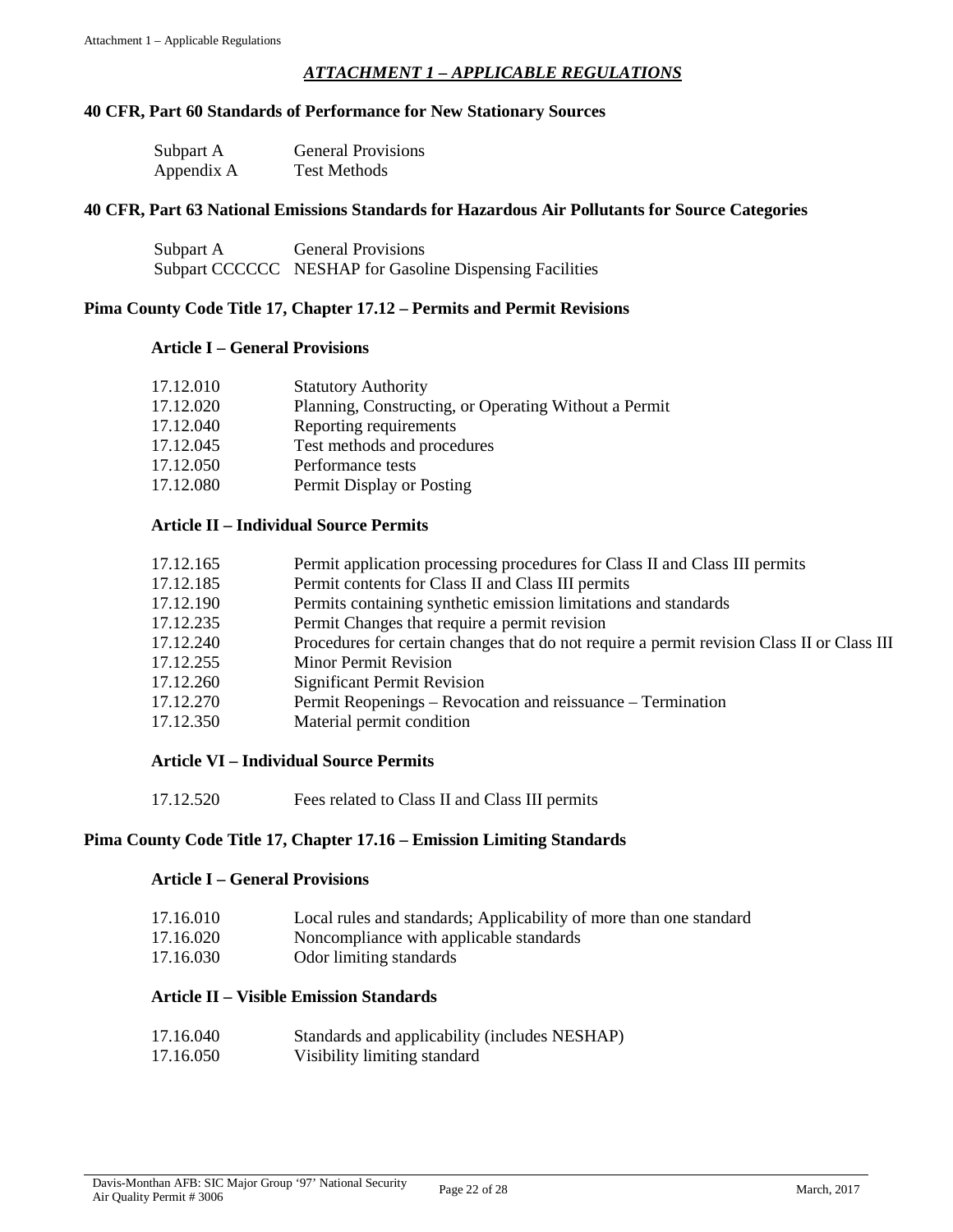# **Article IV – New and Existing Stationary Source Performance Standards**

| 17.16.130 | Applicability                                                     |
|-----------|-------------------------------------------------------------------|
| 17.16.230 | Standards of performance for storage vessels of petroleum liquids |
| 17.16.400 | Organic solvents and other organic materials                      |
| 17.16.430 | Standards of performance for unclassified sources                 |

#### **Pima County Code Title 17, Chapter 17.20 – Emissions Source Testing and Monitoring**

| 17.20.010 | Source sampling, monitoring and testing |
|-----------|-----------------------------------------|
| 17.20.040 | Concealment of emissions                |

### **Pima County Code Title 17, Chapter 17.24 – Emission Source Recordkeeping and Reporting**

| 17.24.020 | Record keeping for compliance determination |
|-----------|---------------------------------------------|
| 17.24.050 | Reporting as a permit requirement           |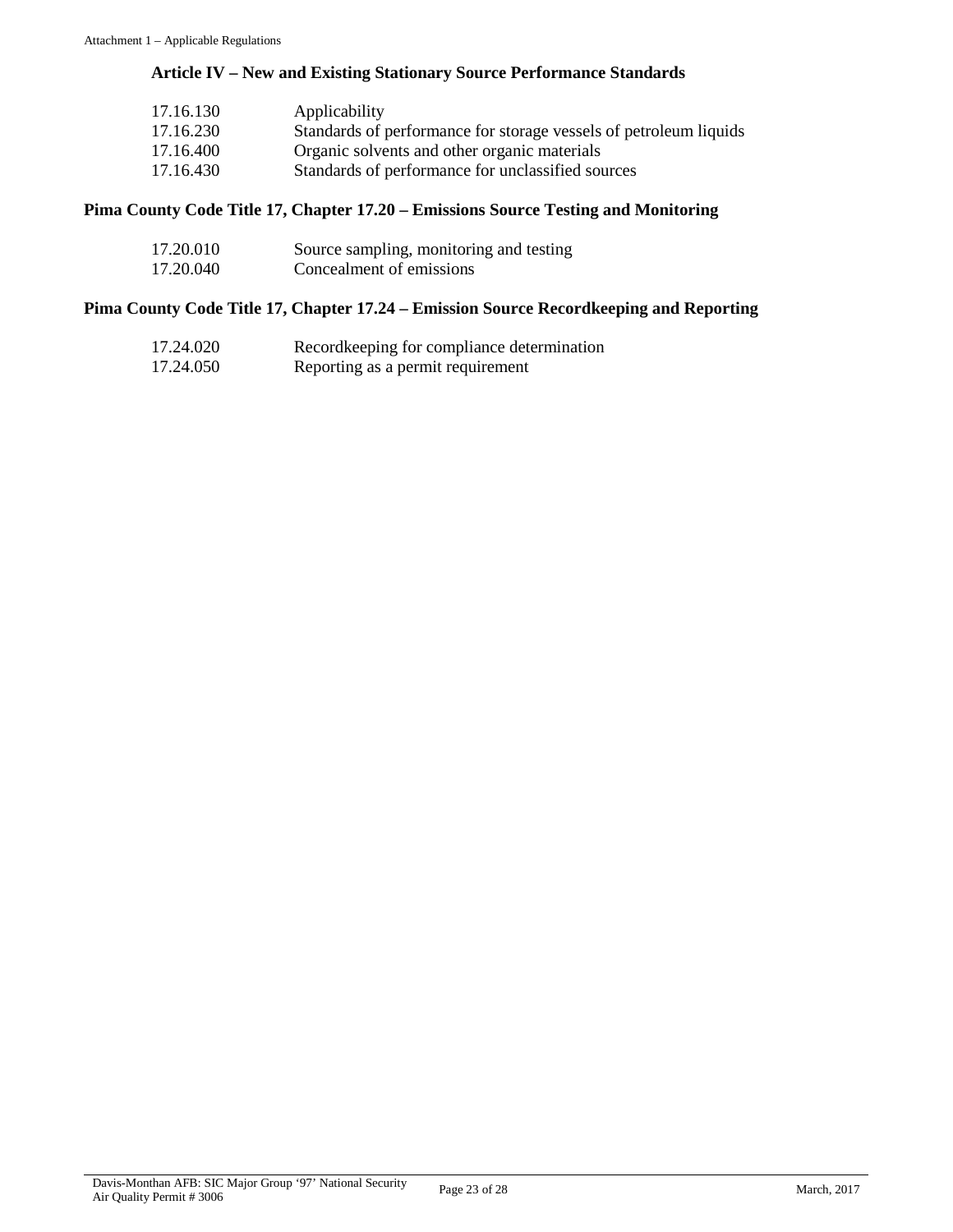#### *ATTACHMENT 2 – EQUIPMENT LIST*

Equipment and operations for which emissions are allowed by this permit are as follows:

#### **Miscellaneous chemical/materials use operations for SIC Major Group '97' (Ref. Section 2, Condition 16)**

|  |  |  |  |  |  | Table 1 – Affected Fuel Storage and Dispensing Facilities (Ref. Permit Section 3) |
|--|--|--|--|--|--|-----------------------------------------------------------------------------------|
|--|--|--|--|--|--|-----------------------------------------------------------------------------------|

<span id="page-23-0"></span>

| Equipment /<br><b>Source ID</b><br><b>Number</b> | EPN/Description <sup>1</sup>                                             | <b>MFR</b>                  | <b>Model</b>             | <b>Serial Number/</b><br><b>Unique ID</b> | <b>Maximum Rated</b><br>Capacity   | <b>Fuel Type</b> | <b>Allowable Fuel</b><br><b>Throughput</b>      | Date of<br><b>MFR</b>    | Date<br><b>Installed</b> |
|--------------------------------------------------|--------------------------------------------------------------------------|-----------------------------|--------------------------|-------------------------------------------|------------------------------------|------------------|-------------------------------------------------|--------------------------|--------------------------|
| 01                                               | FLDSP 4703-02<br><b>Military Service</b><br><b>Station</b><br><b>GDF</b> |                             | $\overline{\phantom{a}}$ | UST 4703-02                               | 5,000 Gallons                      | Gasoline         | 300,000 Gal/yr                                  | $\overline{\phantom{a}}$ | 1965                     |
| 02                                               | <b>FLDSP 4703-01</b><br><b>Military Service</b><br>Station               |                             | $\overline{\phantom{a}}$ | <b>UST 4703-01</b><br>25101               | 5,000 Gallons                      | Diesel           | 900,000 Gal./yr<br>ID # 02, 03 & 04<br>Combined | $\overline{a}$           | 1965                     |
| 03                                               | FLDSP 4703-03<br><b>Military Service</b><br>Station                      |                             | $\overline{\phantom{a}}$ | <b>UST 4703-03</b><br>25103               | 5,000 Gallons                      | Diesel           | 900,000 Gal/yr<br>ID #02, 03 & 04<br>Combined   |                          | 1965                     |
| 04                                               | FLDSP 4703-04                                                            | $\overline{\phantom{a}}$    | $\sim$                   | <b>UST 4703-04</b>                        | 5,000 Gallons                      | Diesel           | 900,000 Gal/yr<br>ID #02, 03, 04<br>Combined    |                          | 1965                     |
| 05                                               | <b>FLDSP 237-02</b><br><b>Munitions Dispensing</b>                       | Hoover<br>Containment, Inc. | $\sim$                   | AST 237-02<br>22206                       | 500 Gal<br><b>Storage Capacity</b> | Diesel           | 30,000 Gal/yr                                   |                          | 1998                     |

<sup>1</sup> FLDSP – Fuel Dispensing Facility; EPN – Emission Point Number (Numbers normally correspond to building numbers)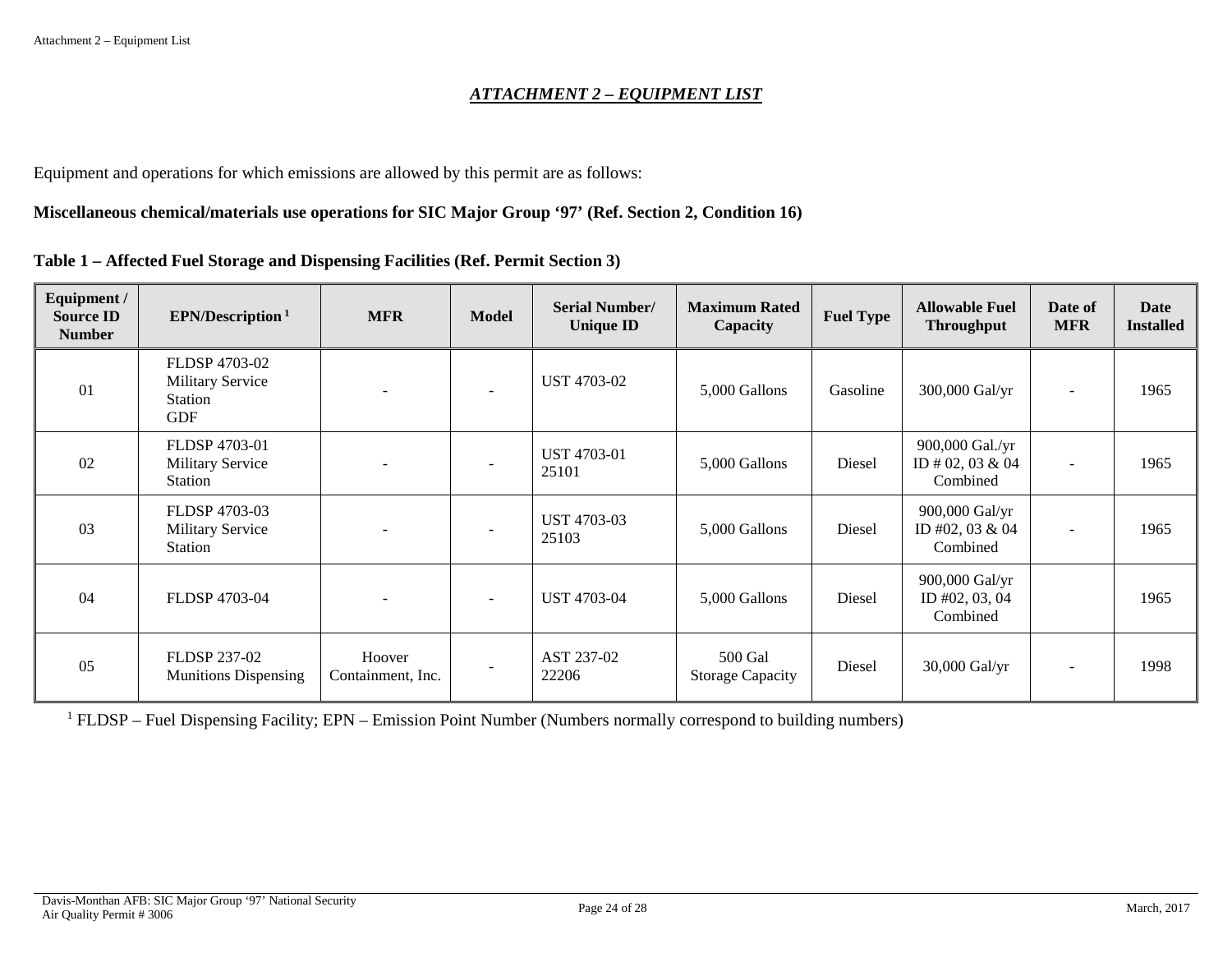| Equipment/<br><b>Source ID</b><br><b>Number</b> | <b>EPN/Description</b>                                      | <b>Make</b>              | <b>Model / Capacity</b> | <b>Solvent Media</b>  | Date of<br><b>MFR</b> | <b>Date</b><br><b>Installed</b> |
|-------------------------------------------------|-------------------------------------------------------------|--------------------------|-------------------------|-----------------------|-----------------------|---------------------------------|
| 06                                              | <b>DEGR 165-01</b><br>Degreasing Unit<br>355 SFS/SFTC Range | <b>Inland Technology</b> | 40 Gal.                 | Breakthrough<br>FB245 |                       | 2002                            |
| 07                                              | DEGR 1358-01<br>Degreasing Unit<br>355 SFS/S4A Security     | <b>Inland Technology</b> | 40 Gal                  | Breakthrough<br>FB245 |                       | 2001                            |

DEGR – Degreasing Unit; EPN – Emission Point Number (Numbers normally correspond to building numbers).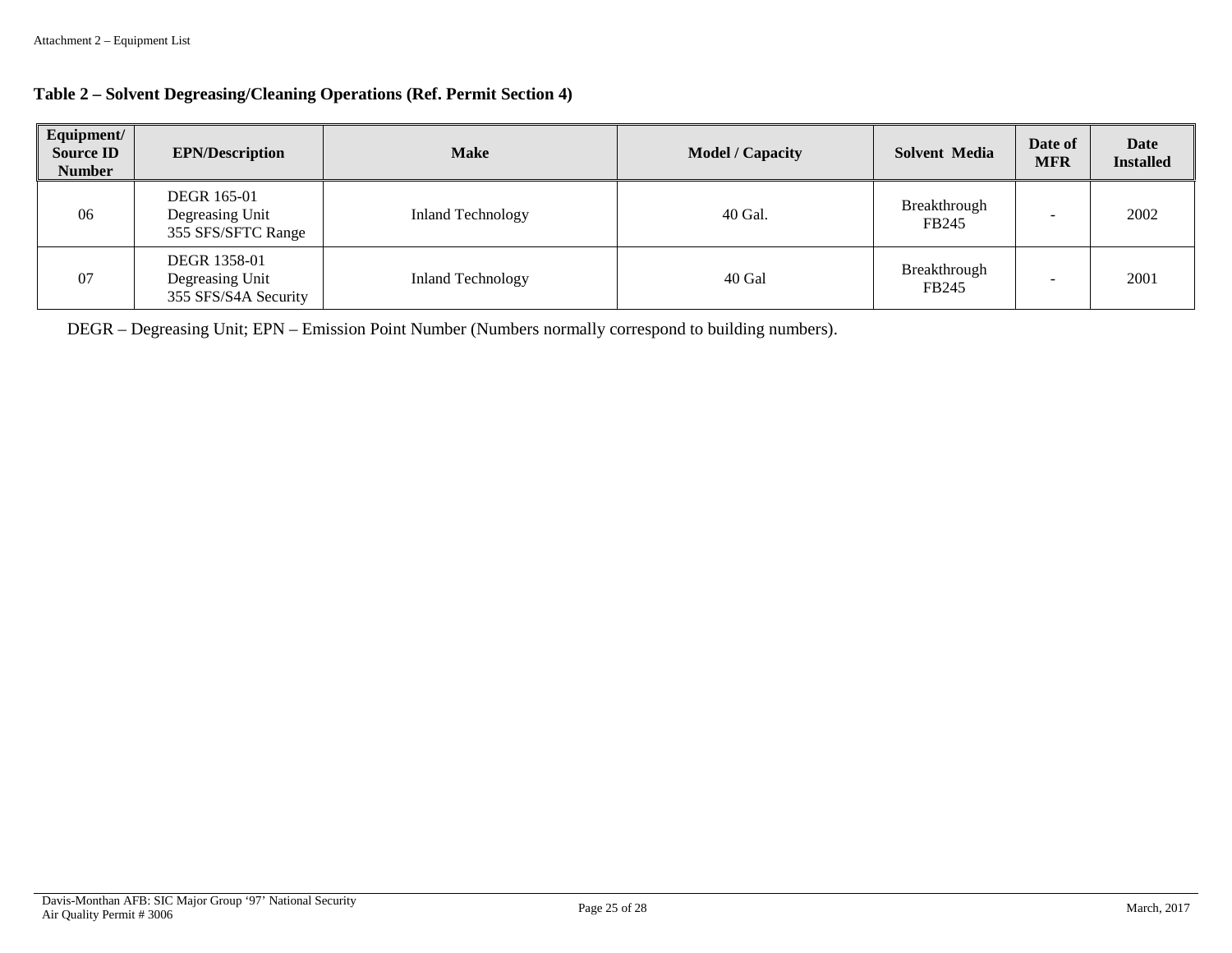# *ATTACHMENT 3 - INSIGNIFICANT ACTIVITIES*

<span id="page-25-0"></span>The following equipment or operations have been determined by the Control Officer, because of their size or production rate, to be de-minimus emission sources and insignificant or trivial activities in accordance with PCC 17.04.340.A. (114)

| <b>Description</b>                                                                                                                                                                                                                                                                                                                                                                                                                                                                                                                                                                                                                                                                | <b>Maximum</b><br><b>Rated</b><br>Capacity | <b>Fuels</b><br><b>Used</b>          |
|-----------------------------------------------------------------------------------------------------------------------------------------------------------------------------------------------------------------------------------------------------------------------------------------------------------------------------------------------------------------------------------------------------------------------------------------------------------------------------------------------------------------------------------------------------------------------------------------------------------------------------------------------------------------------------------|--------------------------------------------|--------------------------------------|
| Landscaping, building maintenance, or janitorial services.                                                                                                                                                                                                                                                                                                                                                                                                                                                                                                                                                                                                                        |                                            |                                      |
| Various Diesel or Gas Turbine Fuel Oil Storage Tanks.<br><b>Oil-Water Separators</b><br>Tanks Storing Low Vapor Pressure Liquids such as virgin oil, flush oil, hydraulic oil,<br>anti-freeze, et. al.                                                                                                                                                                                                                                                                                                                                                                                                                                                                            | $\leq 40,000$<br>gallons ea.               | Diesel,<br>Jet-A,<br>JP-5,<br>$JP-8$ |
| Batch mixers.                                                                                                                                                                                                                                                                                                                                                                                                                                                                                                                                                                                                                                                                     | $\leq$ 5 cubic feet                        |                                      |
| Wet sand and gravel production facilities whose permanent in-plant roads are paved and<br>cleaned to control dust. This does not include activities in emissions units which are used to<br>crush or grind any nonmetallic minerals.                                                                                                                                                                                                                                                                                                                                                                                                                                              | $\leq$ 200 tons/hour                       |                                      |
| Hand-held or manually operated equipment used for buffing, polishing, carving, cutting,<br>drilling, machining, routing, sanding, sawing, surface grinding, or turning of ceramic art work,<br>precision parts, leather, metals, plastics, fiberboard, masonry, carbon, glass or wood.<br>Permit-Wide small commercial abrasive blasting cabinets, provided they are<br>equipped with filtration control devices.                                                                                                                                                                                                                                                                 |                                            |                                      |
| <b>Powder Coating Operations</b>                                                                                                                                                                                                                                                                                                                                                                                                                                                                                                                                                                                                                                                  |                                            |                                      |
| Internal combustion (IC) engine-driven compressors, IC engine-driven electrical generator<br>sets, and IC engine-driven water pumps used only for emergency replacement or standby<br>service.<br>Note: Portable or temporary IC engines or other non-road engines that operate, or are<br>planned for operation, at a fixed location for more than 12 months are subject to stationary<br>source permitting requirements. Portable or temporary IC located at a facility, may be<br>required to keep records showing when the sources are transferred to or from the facility, or<br>moved to alternate locations at the facility in order to establish that the sources are not |                                            |                                      |
| stationary IC engines.                                                                                                                                                                                                                                                                                                                                                                                                                                                                                                                                                                                                                                                            |                                            |                                      |
| Lab equipment used exclusively for chemical and physical analyses.                                                                                                                                                                                                                                                                                                                                                                                                                                                                                                                                                                                                                |                                            |                                      |
| Trivial activities as provided in PCC 17.04.340.A.237 a through xx.                                                                                                                                                                                                                                                                                                                                                                                                                                                                                                                                                                                                               |                                            |                                      |
| Other activities determined by the Control Officer to be insignificant activities:<br>Document Disintegrator - DISN 1540-01                                                                                                                                                                                                                                                                                                                                                                                                                                                                                                                                                       |                                            |                                      |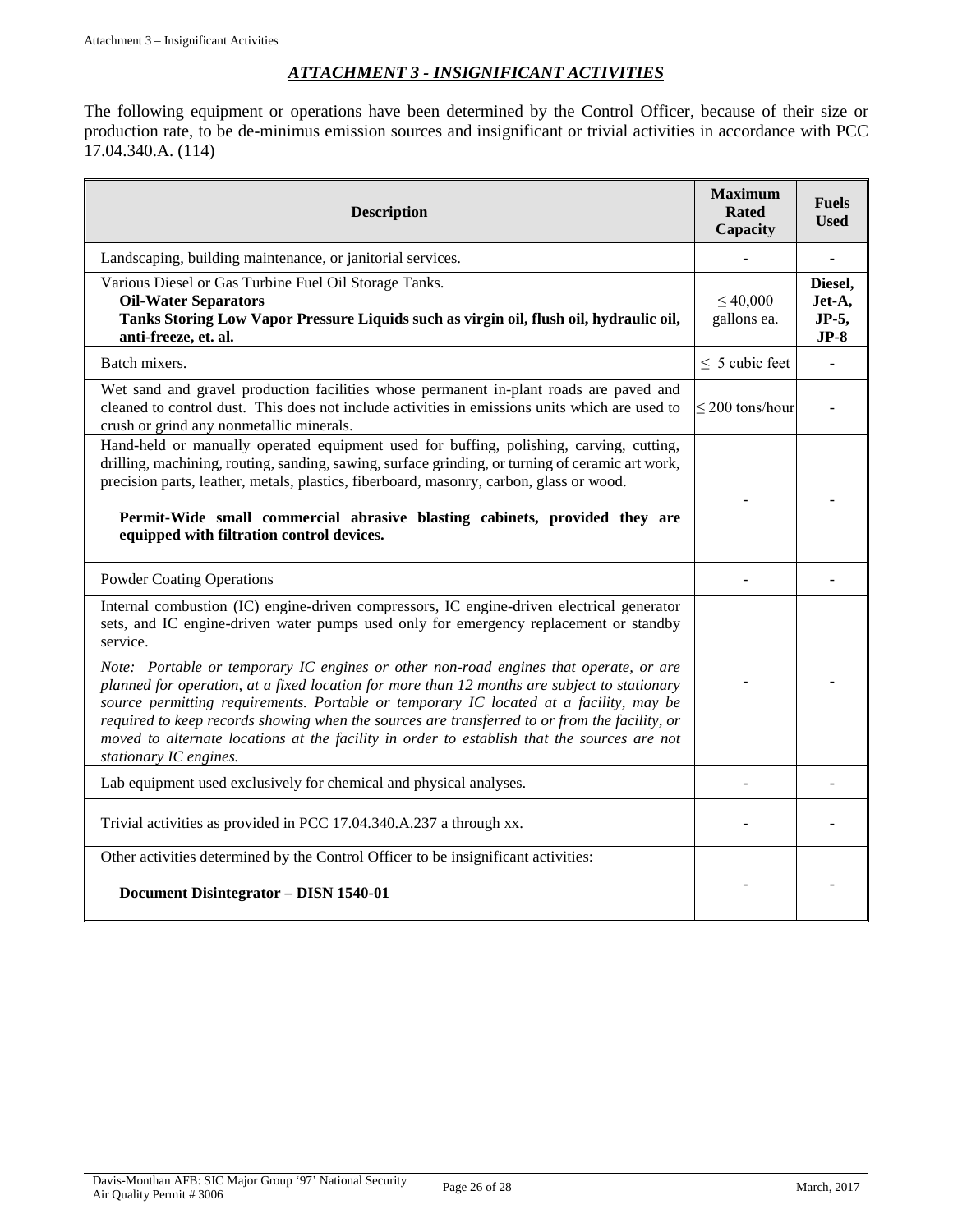# *ATTACHMENT 4*

#### *EMISSIONS DISCHARGE OPACITY LIMITING STANDARDS*

#### *PCC 17.16.040*

<span id="page-26-0"></span>

|                                              | <b>Instantaneous Opacity Measurements</b> | <b>Maximum</b>                          |                                   |                                        |  |
|----------------------------------------------|-------------------------------------------|-----------------------------------------|-----------------------------------|----------------------------------------|--|
| <b>Type of Source</b>                        | <b>Required No.</b><br>(For a Set)        | <b>Excluded No.</b><br>(Highest Values) | N. to Use For<br><b>Averaging</b> | <b>Allowable Average</b><br>Opacity, % |  |
| Cold Diesel<br>Engines <sup>1</sup>          | 25                                        | $\theta$                                | 25                                | 60                                     |  |
| <b>Loaded Diesel</b><br>Engines <sup>2</sup> | 26                                        |                                         | 25                                | 60                                     |  |
| Other Sources <sup>3</sup>                   | 25                                        |                                         | 25                                | 20                                     |  |

 $1$  Applicable to the first 10 consecutive minutes after starting up a diesel engine.

<sup>2</sup> Applicable to a diesel engine being accelerated under load.

<sup>3</sup> Any source not otherwise specifically covered within this table, unless otherwise specifically covered in this permit.